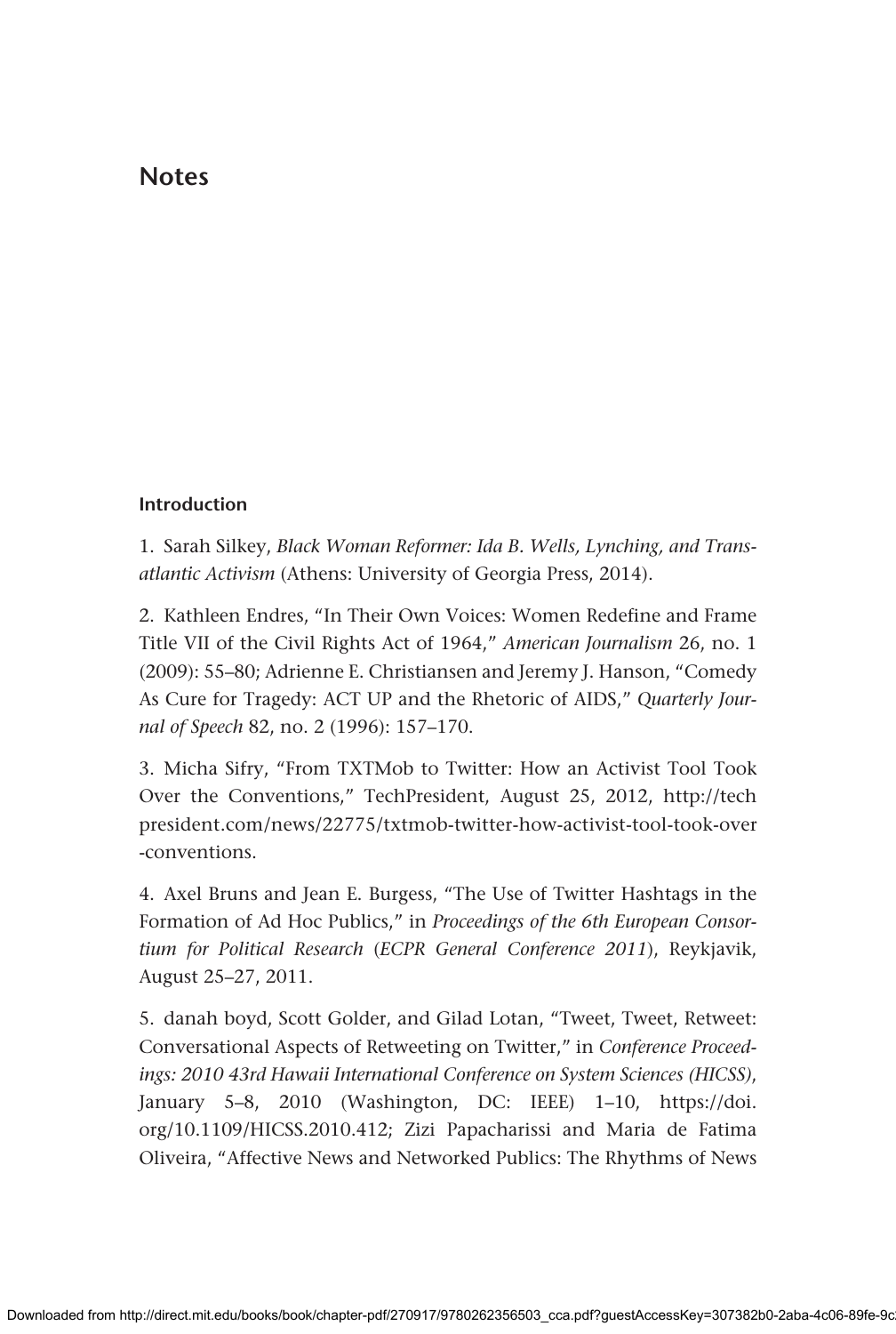Storytelling on #Egypt," *Journal of Communication* 62, no. 2 (April 1, 2012): 266–282, [https://doi.org/10.1111/j.1460–2466.2012.01630.x.](https://doi.org/10.1111/j.1460–2466.2012.01630.x)

6. Zeynep Tufekci, "The Medium and the Movement: Digital Tools, Social Movement Politics, and the End of the Free Rider Problem," *Policy & Internet* 6, no. 2 (June 1, 2014): 202–208, [https://doi.org/10.1002/1944–](https://doi.org/10.1002/1944–2866.POI362) [2866.POI362](https://doi.org/10.1002/1944–2866.POI362).

7. Zeynep Tufekci and Christopher Wilson, "Social Media and the Decision to Participate in Political Protest: Observations from Tahrir Square," *Journal of Communication* 62, no. 2 (April 1, 2012): 363–379, [https://doi](https://doi.org/10.1111/j.1460–2466.2012.01629.x) [.org/10.1111/j.1460–2466.2012.01629.x](https://doi.org/10.1111/j.1460–2466.2012.01629.x); Alfred Hermida, Seth C. Lewis, and Rodrigo Zamith, "Sourcing the Arab Spring: A Case Study of Andy Carvin's Sources on Twitter during the Tunisian and Egyptian Revolutions," *Journal of Computer-Mediated Communication* 19, no. 3 (April 1, 2014): 479–499, [https://doi.org/10.1111/jcc4.12074.](https://doi.org/10.1111/jcc4.12074)

8. Merlyna Lim, "Clicks, Cabs, and Coffee Houses: Social Media and Oppositional Movements in Egypt, 2004–2011," *Journal of Communication* 62, no. 2 (April 1, 2012): 231–248, [https://doi.org/10.1111/j.1460](https://doi.org/10.1111/j.1460–2466.2012.01628.x) [–2466.2012.01628.x;](https://doi.org/10.1111/j.1460–2466.2012.01628.x) Christopher Wilson and Alexandra Dunn, "Digital Media in the Egyptian Revolution: Descriptive Analysis from the Tahrir Data Set," in "The Arab Spring," special issue, *International Journal of Communication* 5 (September 2, 2011): 25, [https://ijoc.org/index.php/](https://ijoc.org/index.php/ijoc/article/view/1180) [ijoc/article/view/1180](https://ijoc.org/index.php/ijoc/article/view/1180).

9. Anthony C. Alessandrini, "Their Fight Is Our Fight: Occupy Wall Street, the Arab Spring, and New Modes of Solidarity Today," in *Periscope: Is This What Democracy Looks Like?*, ed. Social Text Collective, 2013; Eve Ng and Sophie Toupin, "Feminist and Queer Practices in the Online and Offline Activism of Occupy Wall Street," *Networking Knowledge: Journal of the MeCCSA Postgraduate Network* 6, no. 3 (November 29, 2013), [http://ojs.meccsa.org.uk/index.php/netknow/article/view/307.](http://ojs.meccsa.org.uk/index.php/netknow/article/view/307)

10. Mike Orcutt, "How Occupy Wall Street Occupied Twitter, Too," *Global Panel* (blog), *MIT Technology Review*, November 9, 2011, [https://](https://www.technologyreview.com/s/426079/how-occupy-wall-street-occupied-twitter-too) [www.technologyreview.com/s/426079/how-occupy-wall-street](https://www.technologyreview.com/s/426079/how-occupy-wall-street-occupied-twitter-too) [-occupied-twitter-too](https://www.technologyreview.com/s/426079/how-occupy-wall-street-occupied-twitter-too).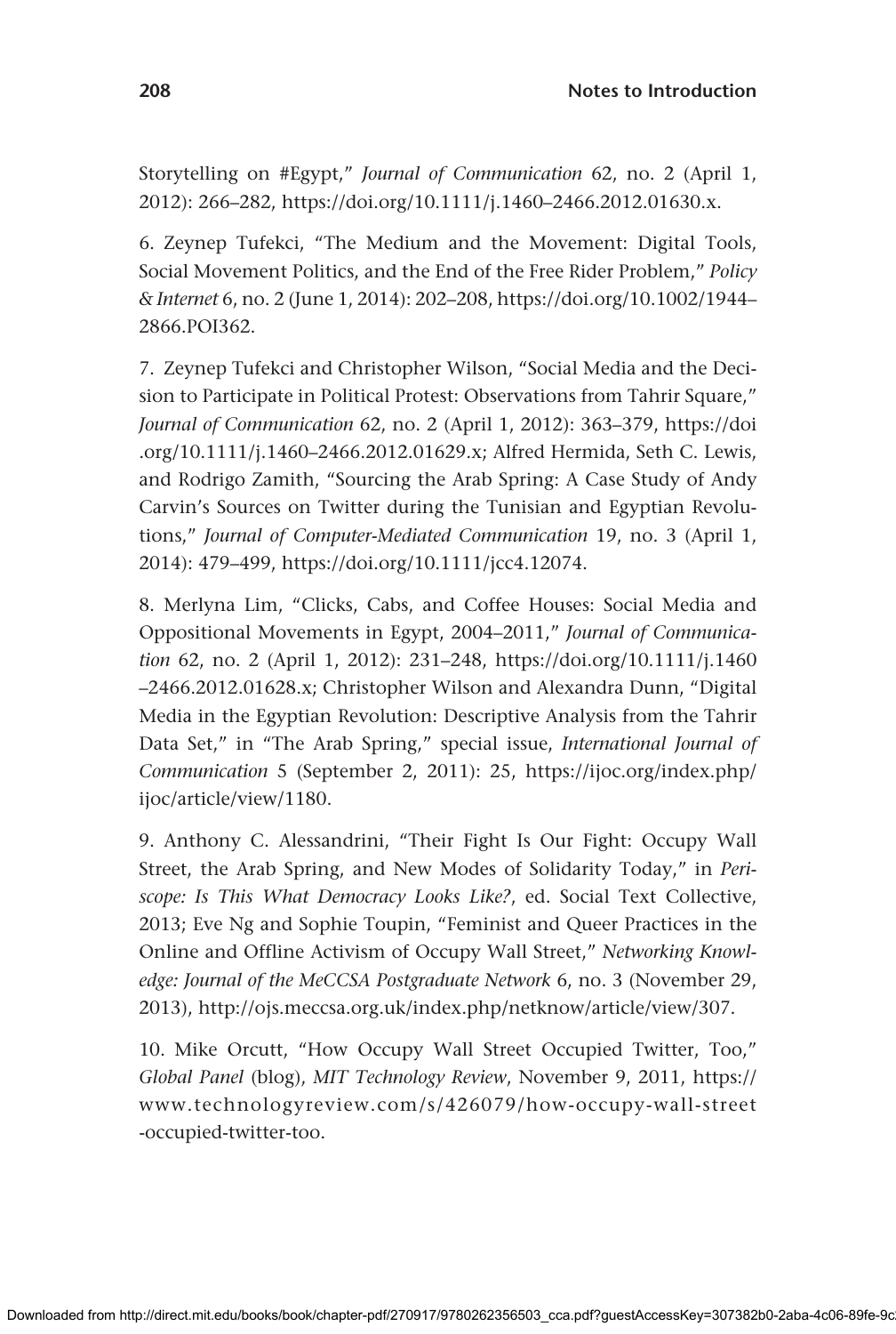11. Sasha Costanza-Chock, "Mic Check! Media Cultures and the Occupy Movement," *Social Movement Studies* 11, nos. 3–4 (August 1, 2012): 375– 385,<https://doi.org/10.1080/14742837.2012.710746>.

12. Matt Petronzio, "How Young Native Americans Built and Sustained the #NoDAPL Movement," Mashable, December 4, 2016, [https://mash](https://mashable.com/2016/12/07/standing-rock-nodapl-youth)[able.com/2016/12/07/standing-rock-nodapl-youth](https://mashable.com/2016/12/07/standing-rock-nodapl-youth); Je Seung Lee, "Cyntoia Brown to Be Freed after Being Jailed for Murder As a Teen," *Telegraph*, January 8, 2019, [https://www.telegraph.co.uk/news/2019/01/](https://www.telegraph.co.uk/news/2019/01/08/cyntoia-brown-freed-jailed-murder-teen) [08/cyntoia-brown-freed-jailed-murder-teen](https://www.telegraph.co.uk/news/2019/01/08/cyntoia-brown-freed-jailed-murder-teen); Eric Augenbraun, "Occupy Wall Street and the Limits of Spontaneous Street Protest," *Guardian*, September 29, 2011, [http://www.theguardian.com/commentisfree/](http://www.theguardian.com/commentisfree/cifamerica/2011/sep/29/occupy-wall-street-protest) [cifamerica/2011/sep/29/occupy-wall-street-protest.](http://www.theguardian.com/commentisfree/cifamerica/2011/sep/29/occupy-wall-street-protest)

13. Laura Seay, "Does Slacktivism Work?," *Washington Post*, March 12, 2014, [https://www.washingtonpost.com/blogs/monkey-cage/wp/2014/](https://www.washingtonpost.com/blogs/monkey-cage/wp/2014/03/12/does-slacktivism-work) [03/12/does-slacktivism-work](https://www.washingtonpost.com/blogs/monkey-cage/wp/2014/03/12/does-slacktivism-work); Bridget Christie, "We're a Nation of Armchair Activists—What's Wrong with That?," *Guardian*, April 11, 2015, Life and Style, [https://www.theguardian.com/lifeandstyle/2015/apr/11/](https://www.theguardian.com/lifeandstyle/2015/apr/11/bridget-christie-armchair-activist) [bridget-christie-armchair-activist](https://www.theguardian.com/lifeandstyle/2015/apr/11/bridget-christie-armchair-activist).

14. Robert Asen and Daniel C. Brouwer, eds., *Counterpublics and the State* (Albany: SUNY Press, 2001).

15. Clemencia Rodriguez, Dorothy Kidd, and Laura Stein, eds., *Making Our Media: Global Initiatives toward a Democratic Public Sphere; Creating New Communication Spaces* (Cresskill, NJ: Hampton Press, 2009).

16. Zizi Papacharissi and Maria de Fatima Oliveira, "Affective News and Networked Publics: The Rhythms of News Storytelling on #Egypt," *Journal of Communication* 62, no. 2 (April 1, 2012): 266–282, [https://doi](https://doi.org/10.1111/j.1460–2466.2012.01630.x) [.org/10.1111/j.1460–2466.2012.01630.x](https://doi.org/10.1111/j.1460–2466.2012.01630.x).

17. Stephen Ramsay, *Reading Machines: Toward an Algorithmic Criticism* (Urbana: University of Illinois Press, 2011).

18. Moya Bailey, "#transform(ing) DH Writing and Research: An Autoethnography of Digital Humanities and Feminist Ethics," *Digital Humanities* 9, no. 2 (2015), [http://www.digitalhumanities.org/dhq/](http://www.digitalhumanities.org/dhq/vol/9/2/000209/000209.html) [vol/9/2/000209/000209.html.](http://www.digitalhumanities.org/dhq/vol/9/2/000209/000209.html)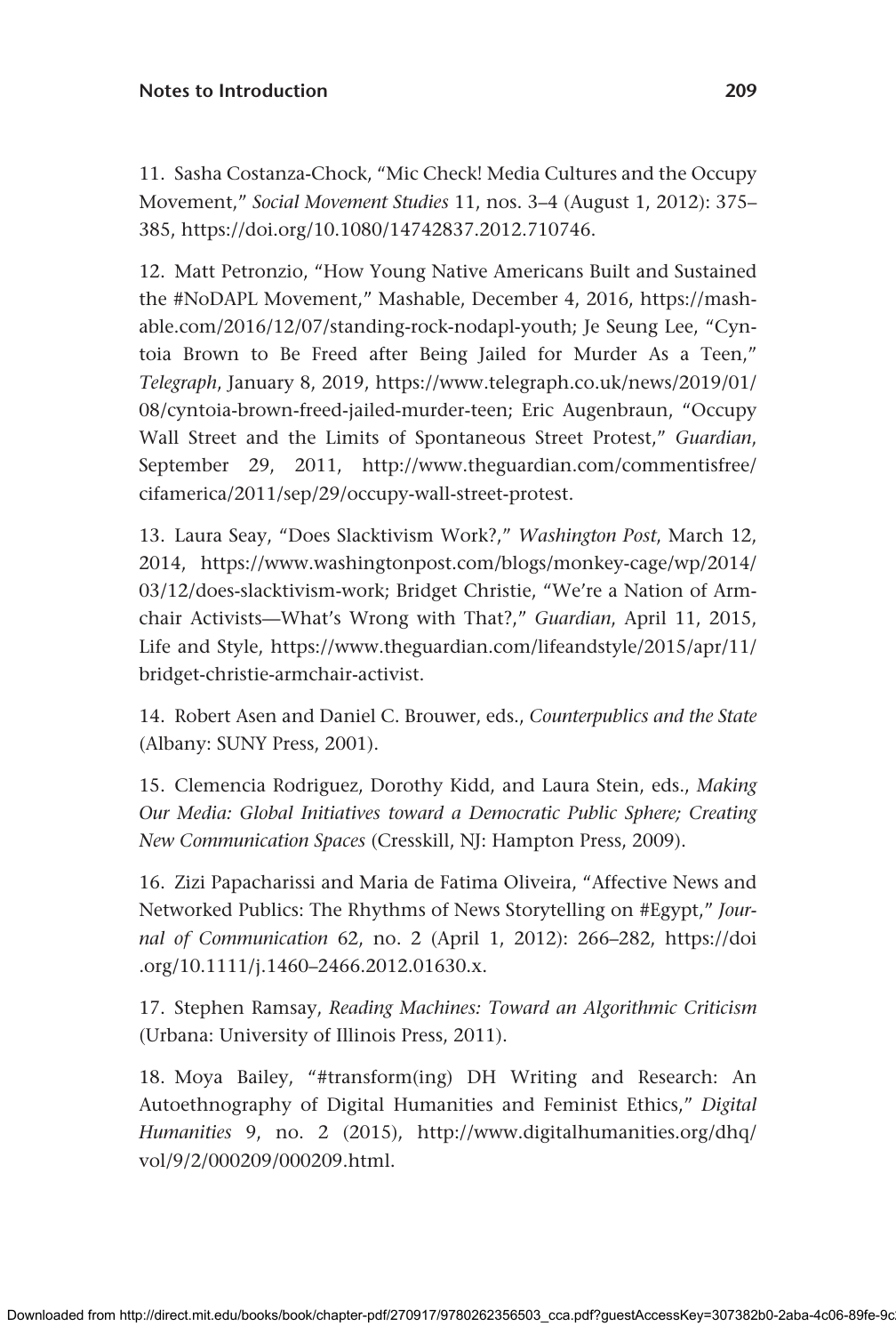#### **Chapter 1: Women Tweet on Violence**

1. Lisa M. Cuklanz, *Rape on Prime Time: Television, Masculinity, and Sexual Violence* (Philadelphia: University of Pennsylvania Press, 2000), <http://site.ebrary.com/id/10491963>; Jenny Kitzinger, *Framing Abuse: Media Influence and Public Understanding of Sexual Violence Against Children* (London: Pluto Press, 2004); Gary Lafree, *Rape and Criminal Justice: The Social Construction of Sexual Assault* (Belmont, CA: Wadsworth, 1989); Marian Meyers, *News Coverage of Violence against Women: Engendering Blame* (Thousand Oaks, CA: Sage Publications, 1996); Sujata Moorti, *Color of Rape: Gender and Race in Television»s Public Spheres* (Albany: SUNY Press, 2001).

2. Ana Clarissa Rojas Durazo, "Medical Violence against People of Color and the Medicalization of Domestic Violence," in *Color of Violence*, ed. INCITE! Women of Color Against Violence (Durham, NC: Duke University Press, 2016), 179–188, [https://doi.org/10.1215/9780822](https://doi.org/10.1215/9780822373445–022) [373445–022](https://doi.org/10.1215/9780822373445–022).

3. Andrea Ritchie, *Invisible No More: Police Violence against Black Women and Women of Color*, reprint ed., with a foreword by Angela Davis (Boston: Beacon Press, 2017).

4. Bailey Poland, *Haters: Harassment, Abuse, and Violence Online* (Lincoln: University of Nebraska Press, 2016); Kate Manne, *Down Girl: The Logic of Misogyny* (New York: Oxford University Press, 2017).

5. Deen Freelon, Lori Lopez, Meredith D. Clark, and Sarah J. Jackson, "How Black Twitter and Other Social Media Communities Interact with Mainstream News," Open Science Framework, August 5, 2018, [https://](https://doi.org/10.31235/osf.io/nhsd9) [doi.org/10.31235/osf.io/nhsd9](https://doi.org/10.31235/osf.io/nhsd9).

6. Hollaback!, "History and Values," *Hollaback! Together We Have the Power to End Harassment*, accessed June 6, 2018, [https://www.ihollaback.](https://www.ihollaback.org/about/history-and-values) [org/about/history-and-values](https://www.ihollaback.org/about/history-and-values).

7. Emily Gould, "Race, 'Catcalling' and #notallmen: Making Sense of the Viral Street Harassment Video," Salon, October 29, 2014, [https://](https://www.salon.com/2014/10/29/race_catcalling_and_notallmen_making_sense_of_the_viral_street_harassment_video) [www.salon.com/2014/10/29/race\\_catcalling\\_and\\_notallmen\\_making](https://www.salon.com/2014/10/29/race_catcalling_and_notallmen_making_sense_of_the_viral_street_harassment_video) [\\_sense\\_of\\_the\\_viral\\_street\\_harassment\\_video.](https://www.salon.com/2014/10/29/race_catcalling_and_notallmen_making_sense_of_the_viral_street_harassment_video)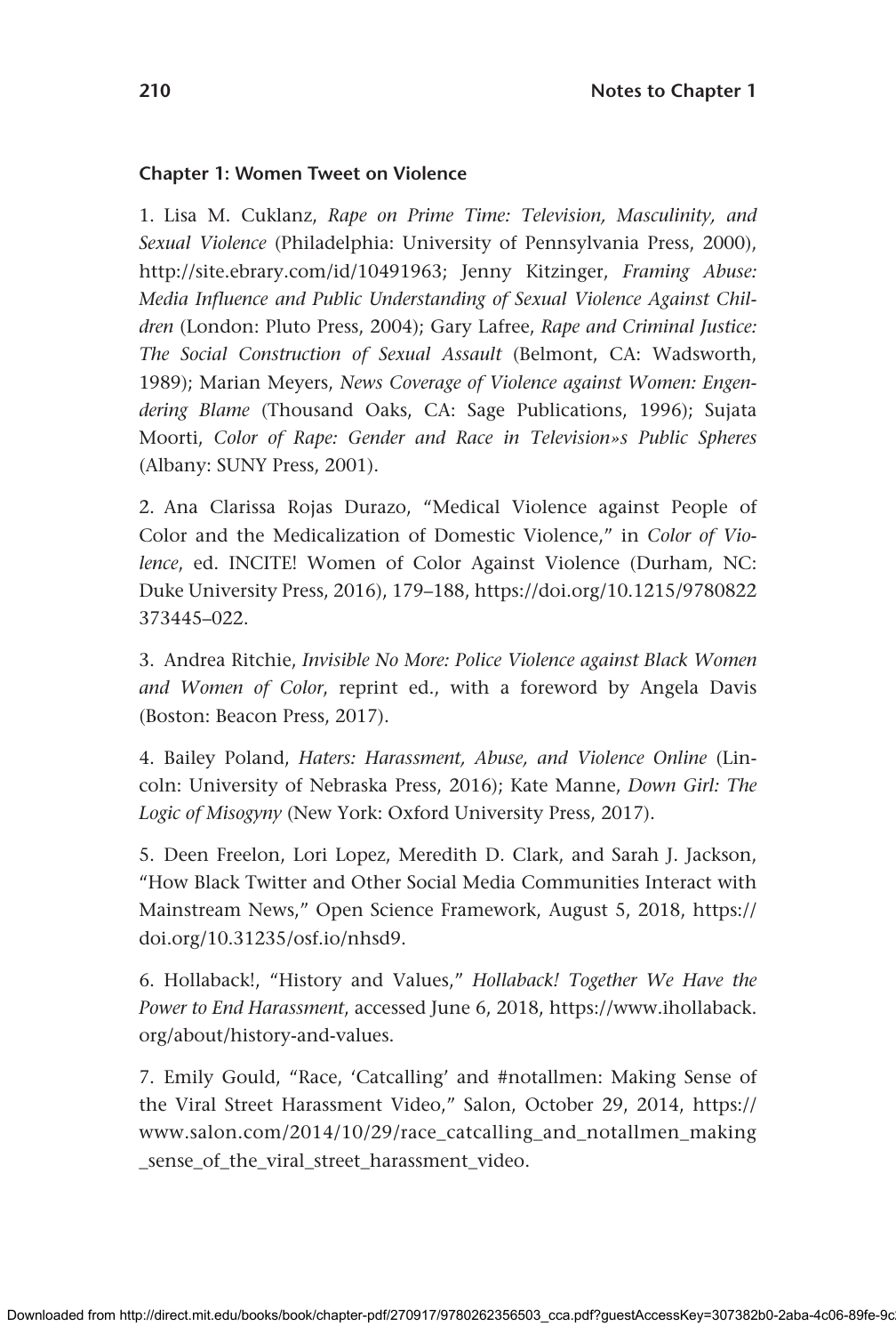8. "Weekend Read: For Incels, It's Not about Sex. It's about Women," Southern Poverty Law Center, May 4, 2018, [https://www.splcenter.org/](https://www.splcenter.org/news/2018/05/04/weekend-read-incels-its-not-about-sex-its-about-women) [news/2018/05/04/weekend-read-incels-its-not-about-sex-its-about](https://www.splcenter.org/news/2018/05/04/weekend-read-incels-its-not-about-sex-its-about-women) [-women](https://www.splcenter.org/news/2018/05/04/weekend-read-incels-its-not-about-sex-its-about-women).

9. Joan Walsh, "Elliot Rodger's Half-White Male Privilege," Salon, May 29, 2014, [https://www.salon.com/2014/05/29/elliot\\_rodgers\\_half\\_white](https://www.salon.com/2014/05/29/elliot_rodgers_half_white_male_privilege) [\\_male\\_privilege;](https://www.salon.com/2014/05/29/elliot_rodgers_half_white_male_privilege) Amanda Hess, "'If I Can't Have Them, No One Will': How Misogyny Kills Men," Slate, May 29, 2014, [https://slate.com/](https://slate.com/human-interest/2014/05/elliot-rodger-hated-men-because-he-hated-women.html) [human-interest/2014/05/elliot-rodger-hated-men-because-he-hated](https://slate.com/human-interest/2014/05/elliot-rodger-hated-men-because-he-hated-women.html) [-women.html.](https://slate.com/human-interest/2014/05/elliot-rodger-hated-men-because-he-hated-women.html)

10. Emanuella Grinberg CNN, "Why #YesAllWomen Took Off on Twitter," CNN, May 27, 2014, [http://www.cnn.com/2014/05/27/living/](http://www.cnn.com/2014/05/27/living/california-killer-hashtag-yesallwomen/index.html) [california-killer-hashtag-yesallwomen/index.html.](http://www.cnn.com/2014/05/27/living/california-killer-hashtag-yesallwomen/index.html)

11. There was a surge in tweets linking #YesAllWomen on April 6, 2015, when two automated accounts with large followings (@WeNeed-Feminlsm and @SincerelyTumblr) retweeted old #YesAllWomen tweets, which were in turn retweeted by several of their followers. The decision to retweet on April 6 appears to have been idiosyncratic, unattached to activity elsewhere on Twitter or to any external events or anniversaries that may have prompted the resurgence.

12. Michelle Rodino-Colocino, "#YesAllWomen: Intersectional Mobilization against Sexual Assault Is Radical (Again)," *Feminist Media Studies* 14, no. 6 (November 2, 2014): 1113–1115, [https://doi.org/10.1080/1468](https://doi.org/10.1080/14680777.2014.975475) [0777.2014.975475;](https://doi.org/10.1080/14680777.2014.975475) Samantha C. Thrift, "#YesAllWomen as Feminist Meme Event," *Feminist Media Studies* 14, no. 6 (November 2, 2014): 1090–1092,<https://doi.org/10.1080/14680777.2014.975421>.

13. Agatha Beins, "Sisterly Solidarity: Politics and Rhetoric of the Direct Address in US Feminism in the 1970s," *Women: A Cultural Review* 21, no. 3 (December 1, 2010): 292–308, [https://doi.org/10.1080/09574042.2010](https://doi.org/10.1080/09574042.2010.513492) [.513492.](https://doi.org/10.1080/09574042.2010.513492)

14. Louis Althusser, "Ideology and Ideological State Apparatuses," in *Lenin and Philosophy and Other Essays*, with an introduction by Fredric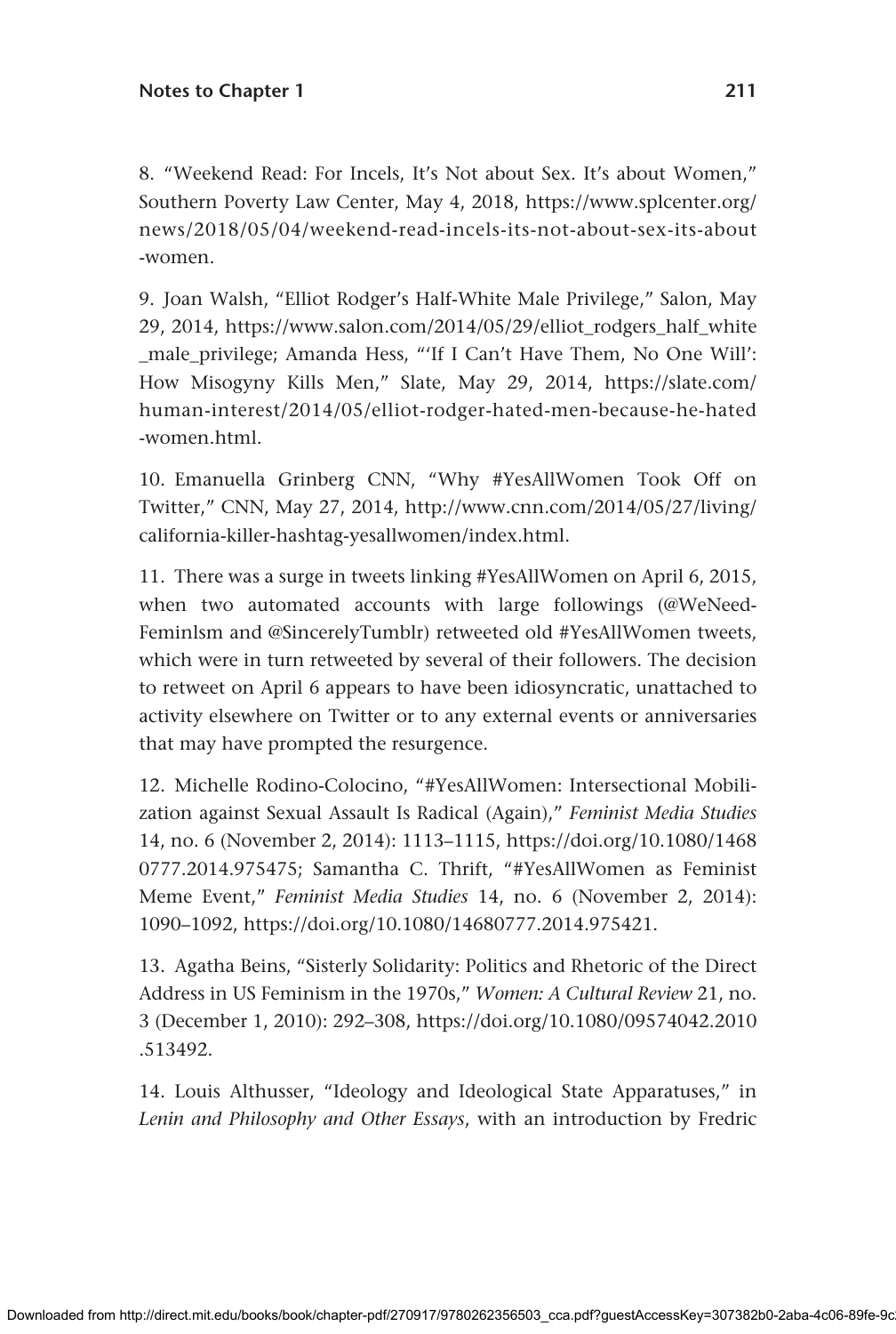Jameson (New York: Monthly Review Press, 1972); Judith Butler, *Bodies That Matter: On the Discursive Limits of Sex* (Abingdon: Routledge, 2011).

15. Sarah J. Jackson and Sonia Banaszczyk, "Digital Standpoints: Debating Gendered Violence and Racial Exclusions in the Feminist Counterpublic," *Journal of Communication Inquiry* 40, no. 4 (October 1, 2016): 391–407,<https://doi.org/10.1177/0196859916667731>.

16. George F. Will, "Colleges Become the Victims of Progressivism," editorial, *Washington Post*, June 6, 2014, [https://www.washingtonpost](https://www.washingtonpost.com/opinions/george-will-college-become-the-victims-of-progressivism/2014/06/06/e90e73b4-eb50-11e3-9f5c-9075d5508f0a_story.html?utm_term=.b8035a5dd0b3) [.com/opinions/george-will-college-become-the-victims-of-progressiv](https://www.washingtonpost.com/opinions/george-will-college-become-the-victims-of-progressivism/2014/06/06/e90e73b4-eb50-11e3-9f5c-9075d5508f0a_story.html?utm_term=.b8035a5dd0b3) [ism/2014/06/06/e90e73b4-eb50-11e3-9f5c-9075d5508f0a\\_story.html](https://www.washingtonpost.com/opinions/george-will-college-become-the-victims-of-progressivism/2014/06/06/e90e73b4-eb50-11e3-9f5c-9075d5508f0a_story.html?utm_term=.b8035a5dd0b3) [?utm\\_term=.b8035a5dd0b3](https://www.washingtonpost.com/opinions/george-will-college-become-the-victims-of-progressivism/2014/06/06/e90e73b4-eb50-11e3-9f5c-9075d5508f0a_story.html?utm_term=.b8035a5dd0b3).

17. "Sexual Assault on College Campuses Is Common," [WomensHealth.](http://WomensHealth.gov) [gov](http://WomensHealth.gov), October 10, 2017, [https://www.womenshealth.gov/relationships](https://www.womenshealth.gov/relationships-and-safety/sexual-assault-and-rape/college-sexual-assault) [-and-safety/sexual-assault-and-rape/college-sexual-assault.](https://www.womenshealth.gov/relationships-and-safety/sexual-assault-and-rape/college-sexual-assault)

18. Ryan Parker, "Fox News Show Hammered by Critics for Ray Rice Lesson: 'Take the Stairs,'" *Los Angeles Times*, September 8, 2014, Entertainment, [http://www.latimes.com/entertainment/tv/showtracker/la-et](http://www.latimes.com/entertainment/tv/showtracker/la-et-st-fox-news-ray-rice-stairs-20140908-htmlstory.html) [-st-fox-news-ray-rice-stairs-20140908-htmlstory.html.](http://www.latimes.com/entertainment/tv/showtracker/la-et-st-fox-news-ray-rice-stairs-20140908-htmlstory.html)

19. Beverly Gooden, "Why I Created the Why I Stayed (#WhyIStayed) Movement.," [BeverlyGooden.com](http://BeverlyGooden.com), accessed October 30, 2018, [http://](http://www.beverlygooden.com/hear/whyistayed) [www.beverlygooden.com/hear/whyistayed.](http://www.beverlygooden.com/hear/whyistayed)

20. #WhyIStayed was the first among those we examined to include a large number of pornographic images propagated by bots or automated accounts. Although we cannot be sure why pornographic bots appeared here, the fact that they first appeared in a hashtag associated with violence perpetrated against a Black woman is evocative of Safiya Noble's intersectional critique of algorithmic bias against women of color. See Safiya Umoja Noble, *Algorithms of Oppression: How Search Engines Reinforce Racism* (New York: New York University Press, 2018). For purposes of our analysis, we removed confirmed bots from this network and all of the networks we examine.

21. Throughout this book we use screenshots of tweets to illustrate important findings. Although the twitter data used in our analysis were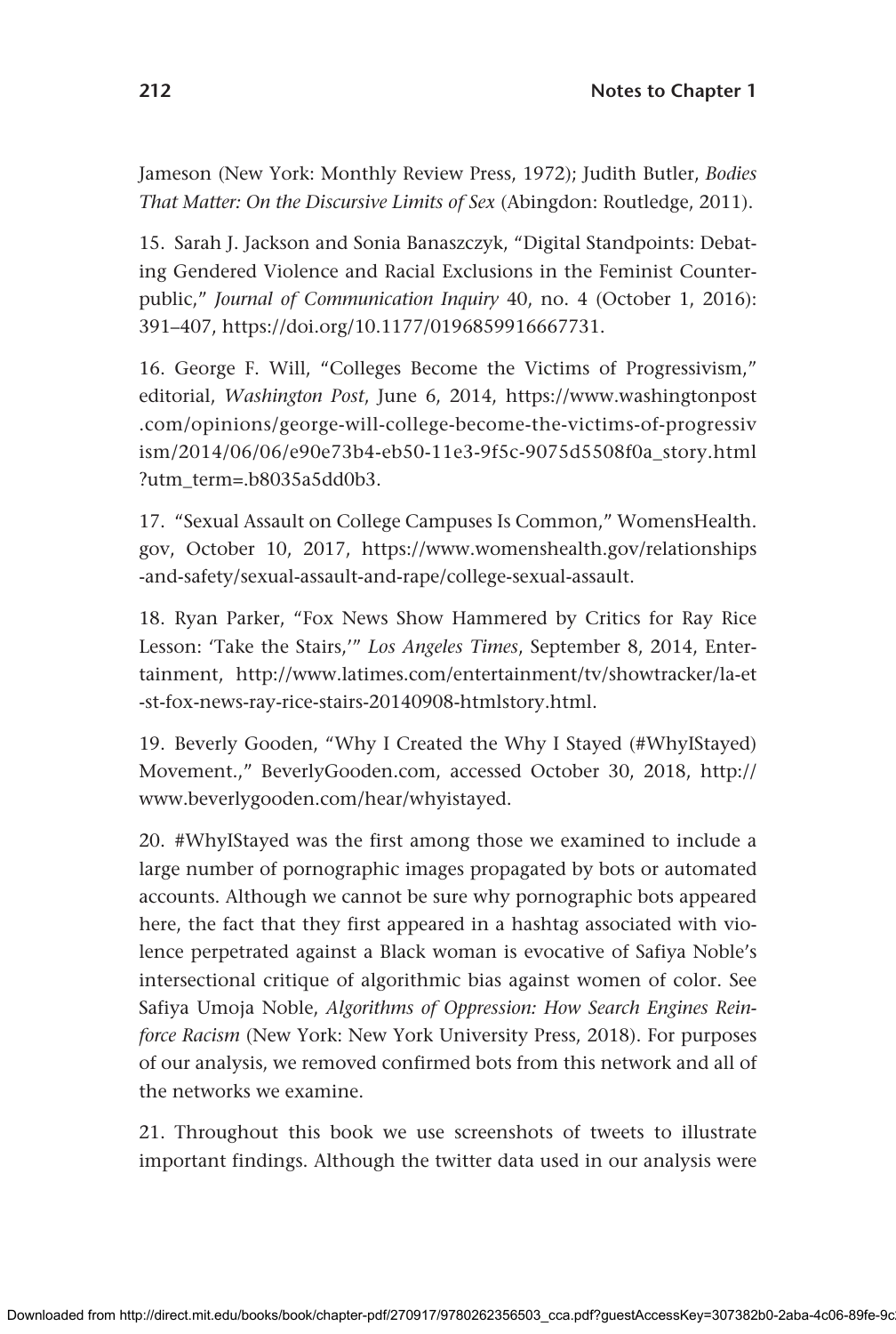collected from the Twitter API, these screenshots were collected at various times throughout 2015–2018 as we completed our analysis. The text content of tweets retrieved through the API and appearing in the screenshots is identical, but occasionally the visual features of the tweets, including the avatar image used by each user and the layout of the tweet, may be different from how they originally appeared.

22. Ella Ceron and Lainna Fader, "35 Women and #TheEmptyChair," *The Cut*, July 28, 2015, [https://www.thecut.com/2015/07/35-women](https://www.thecut.com/2015/07/35-women-and-theemptychair.html) [-and-theemptychair.html](https://www.thecut.com/2015/07/35-women-and-theemptychair.html).

23. Anna Silman, "Hannibal Buress Called Bill Cosby a Rapist," Vulture, October 20, 2014, [http://www.vulture.com/2014/10/hannibal-buress](http://www.vulture.com/2014/10/hannibal-buress-called-bill-cosby-a-rapist.html) [-called-bill-cosby-a-rapist.html](http://www.vulture.com/2014/10/hannibal-buress-called-bill-cosby-a-rapist.html).

24. Cara Buckley, "Stars Will Take Activists to the Golden Globes Red Carpet," *New York Times*, January 20, 2018, Movies, [https://www](https://www.nytimes.com/2018/01/07/movies/golden-globes-2018-activists-metoo-red-carpet.html) [.nytimes.com/2018/01/07/movies/golden-globes-2018-activists-metoo](https://www.nytimes.com/2018/01/07/movies/golden-globes-2018-activists-metoo-red-carpet.html) [-red-carpet.html](https://www.nytimes.com/2018/01/07/movies/golden-globes-2018-activists-metoo-red-carpet.html).

25. Brent Lang, "Harvey Weinstein Forced Out of His Own Company," *Variety*, October 8, 2017, [https://variety.com/2017/biz/news/harvey](https://variety.com/2017/biz/news/harvey-weinstein-out-weinstein-company-1202583568) [-weinstein-out-weinstein-company-1202583568.](https://variety.com/2017/biz/news/harvey-weinstein-out-weinstein-company-1202583568)

26. Leta Hong Fincher, *Betraying Big Brother: The Feminist Awakening in China* (London: Verso, 2018).

27. Colleen Flaherty, "Michael Kimmel's Former Student Is Putting a Name and Details to Those Harassment 'Rumors,'" [InsideHigherEd.com,](http://InsideHigherEd.com) August 10, 2018, [https://www.insidehighered.com/news/2018/08/10/](https://www.insidehighered.com/news/2018/08/10/michael-kimmels-former-student-putting-name-and-details-those-harassment-rumors) [michael-kimmels-former-student-putting-name-and-details-those](https://www.insidehighered.com/news/2018/08/10/michael-kimmels-former-student-putting-name-and-details-those-harassment-rumors) [-harassment-rumors](https://www.insidehighered.com/news/2018/08/10/michael-kimmels-former-student-putting-name-and-details-those-harassment-rumors).

28. Sarah Cascone, "Meet the Artist Whose 'KAVANOPE' Poster Has Gone Totally Viral," *Artnet News*, September 28, 2018, [https://news](https://news.artnet.com/art-world/heres-story-behind-viral-kavanope-graphic-1359625) [.artnet.com/art-world/heres-story-behind-viral-kavanope-graphic](https://news.artnet.com/art-world/heres-story-behind-viral-kavanope-graphic-1359625) [-1359625.](https://news.artnet.com/art-world/heres-story-behind-viral-kavanope-graphic-1359625)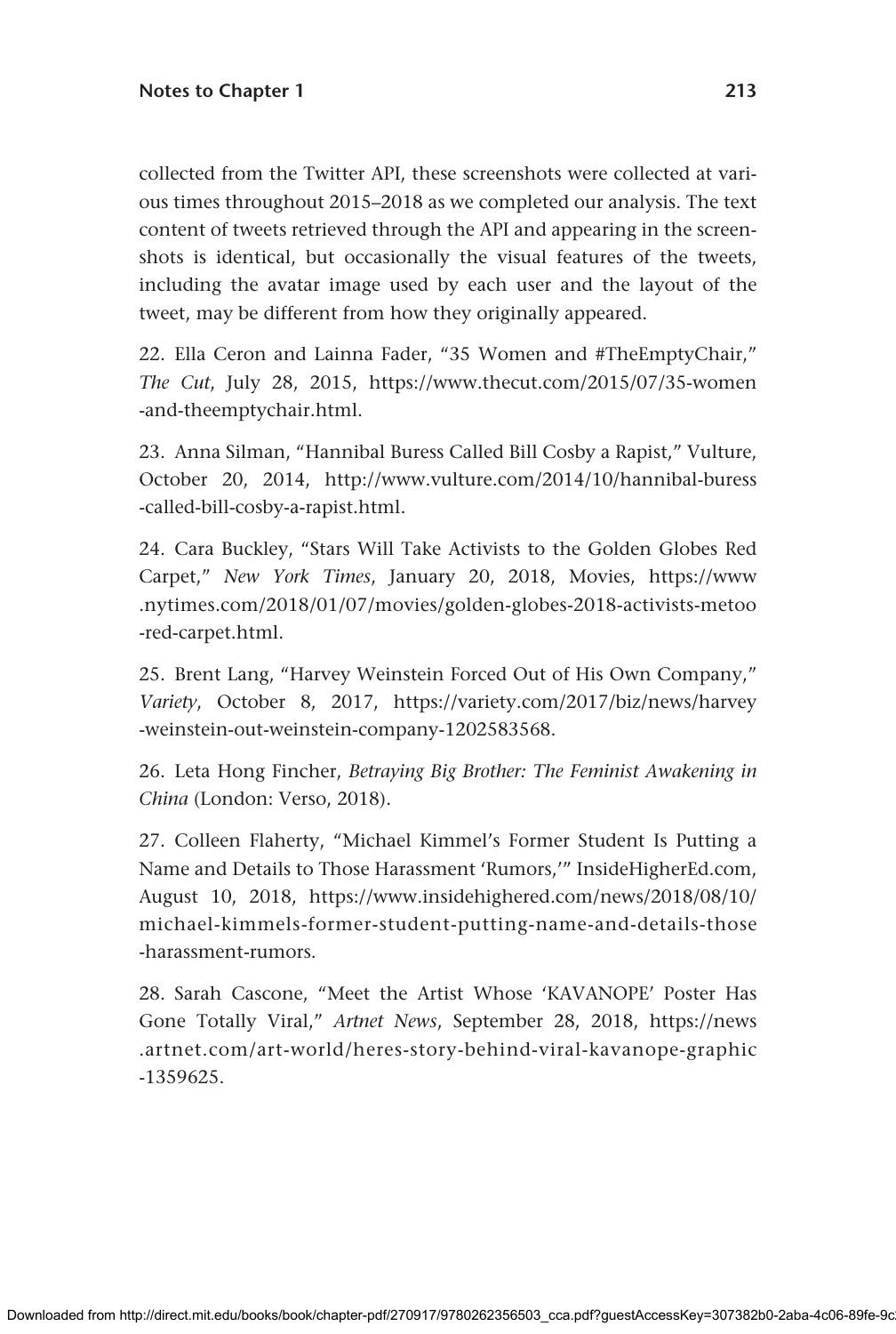### **Chapter 2: Visions of Black Feminism**

1. Susana Loza, "Hashtag Feminism, #SolidarityIsForWhiteWomen, and the Other #FemFuture," *Ada: A Journal of Gender, New Media, and Technology* 5 (July 7, 2014), [http://adanewmedia.org/2014/07/issue5-loza.](http://adanewmedia.org/2014/07/issue5-loza)

2. Sarah J. Jackson and Sonia Banaszczyk, "Digital Standpoints: Debating Gendered Violence and Racial Exclusions in the Feminist Counterpublic," *Journal of Communication Inquiry* 40, no. 4 (October 1, 2016): 391–407,<https://doi.org/10.1177/0196859916667731>.

3. Pew Research Center, "Demographics of Social Media Users and Adoption in the United States," [PewInternet.org,](http://PewInternet.org) February 5, 2018, <http://www.pewinternet.org/fact-sheet/social-media>.

4. Anna Julia Cooper, *A Voice from the South*, with an introduction by Janet Neary (New York: Dover Publications, 2016), 62.

5. Frances Beale, "Double Jeopardy: To Be Black and Female," in *Words of Fire: An Anthology of African-American Feminist Thought*, ed. Beverly Guy-Sheftall (New York: The New Press, 1995), 146–155.

6. Keeanga-Yamahtta Taylor, ed., *How We Get Free: Black Feminism and the Combahee River Collective* (Chicago: Haymarket Books, 2017).

7. Kimberle Crenshaw, "Mapping the Margins: Intersectionality, Identity Politics, and Violence against Women of Color," *Stanford Law Review* 43, no. 6 (1991): 1241–1299.

8. Moya Bailey, "They Aren't Talking about Me …," Crunk Feminist Collective, March 14, 2010, [http://www.crunkfeministcollective.com/](http://www.crunkfeministcollective.com/2010/03/14/they-arent-talking-about-me) [2010/03/14/they-arent-talking-about-me.](http://www.crunkfeministcollective.com/2010/03/14/they-arent-talking-about-me)

9. Mikki Kendall and Jamie Nesbitt Golden, "Hoodfeminism," hoodfeminism, 2013, <https://hoodfeminism.com>.

10. Elsewhere, Moya Bailey has written about the way that this misogynoirstic thinking led to Kelly's acquittal on child pornography charges in 2008. See "Misogynoir in Medical Media: On Caster Semenya and R. Kelly," *Catalyst,* September 2016.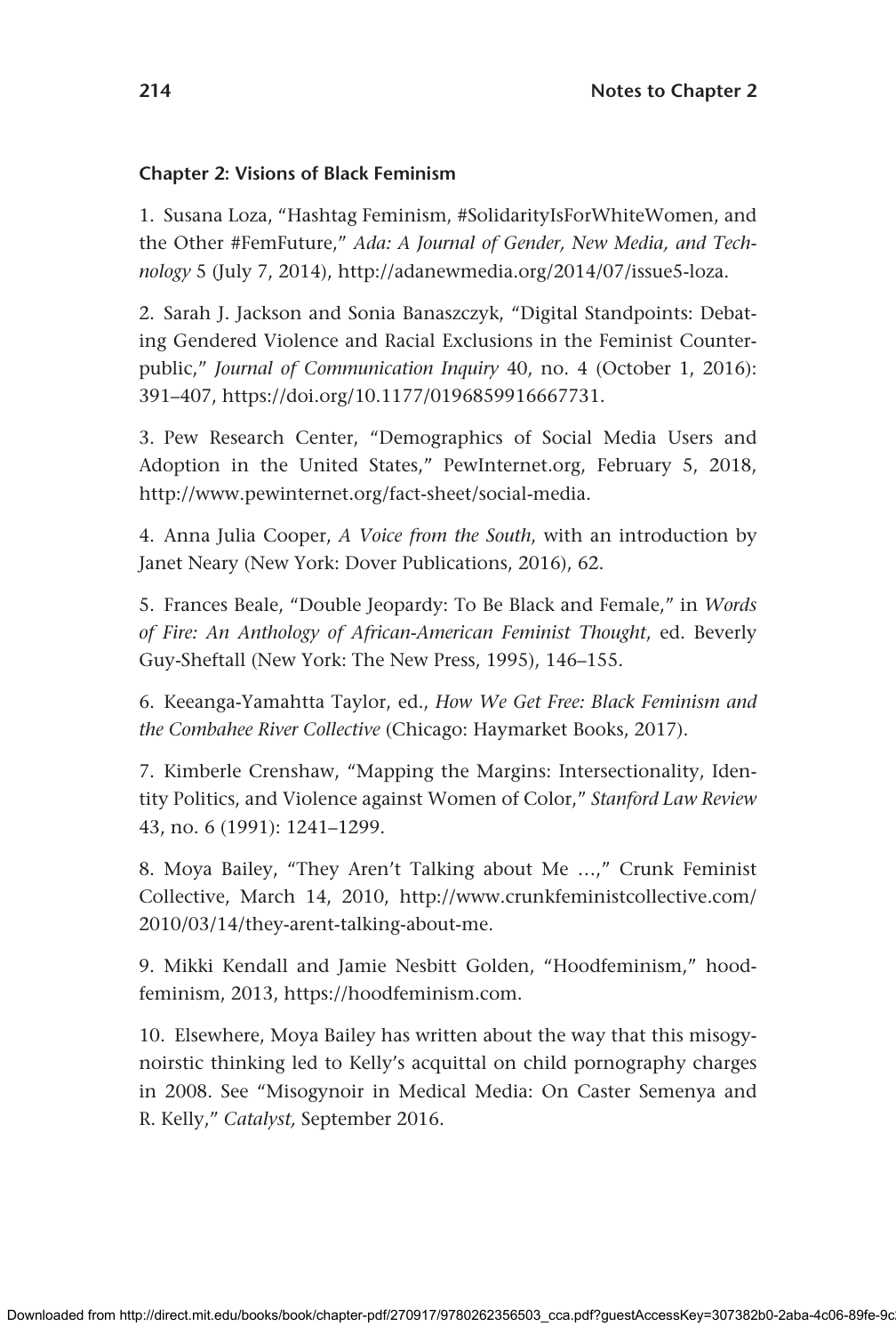11. Trendinalia USA, "@Karnythia the 1st Mention of the #FastTailedGirls Hashtag Appears on Your TL. Now Is Trending Topic in United States! #trndnl," Tweet, @trendinaliaUS, November 30, 2013, [https://](https://twitter.com/trendinaliaUS/status/406895177677041665) [twitter.com/trendinaliaUS/status/406895177677041665.](https://twitter.com/trendinaliaUS/status/406895177677041665)

12. Of note, the most commonly co-occurring hashtags suggest that the rapid proliferation of #FastTailedGirls was exploited by bots seeking to boost follower accounts through the use of trending hashtags. In our original data set, #FastTailedGirls appeared alongside references to college football bowl games (e.g. #BAMAvsAUB and #OSUvsMICH) that were played on the same day Kendall's tweets appeared. Subsequent analyses used a reduced data set, referred to as the "core network," that eliminated tweets that did not get at least one retweet.

13. Mikki Kendall, "\*Mikki Kendall\* on Twitter: 'One of the Reasons #fasttailedgirls Was so Specific in Focus Is Because While We All Experience #rapeculture We Don't All Do It the Same,'" March 3, 2014, accessed October 30, 2018, [https://twitter.com/karnythia/status/4406](https://twitter.com/karnythia/status/440611017404325890) [11017404325890](https://twitter.com/karnythia/status/440611017404325890).

14. Mikki Kendall, "#SolidarityIsForWhiteWomen: Women of Color's Issue with Digital Feminism," *Guardian*, August 14, 2013, Opinion, [http://www.theguardian.com/commentisfree/2013/aug/14/solidarityis](http://www.theguardian.com/commentisfree/2013/aug/14/solidarityisforwhitewomen-hashtag-feminism) [forwhitewomen-hashtag-feminism.](http://www.theguardian.com/commentisfree/2013/aug/14/solidarityisforwhitewomen-hashtag-feminism)

15. @FeministaJones, "3. 'Turn off' the Accusations of Being #Fast-TailedGirls and the Street Harassment Many Begin Experiencing at Age 11," Tweet, @FeministaJones, December 12, 2013, [https://twitter.com/](https://twitter.com/FeministaJones/status/411210162121498624) [FeministaJones/status/411210162121498624.](https://twitter.com/FeministaJones/status/411210162121498624)

16. Jamilah Lemieux, "Black Women Warned Us about R Kelly's Behavior for Years. Was Nobody Listening?," [Mic.com](http://Mic.com), July 19, 2017, [https://](https://mic.com/articles/182471/the-latest-r-kelly-allegations-are-more-evidence-that-Black-womens-words-are-never-enough) [mic.com/articles/182471/the-latest-r-kelly-allegations-are-more](https://mic.com/articles/182471/the-latest-r-kelly-allegations-are-more-evidence-that-Black-womens-words-are-never-enough) [-evidence-that-Black-womens-words-are-never-enough.](https://mic.com/articles/182471/the-latest-r-kelly-allegations-are-more-evidence-that-Black-womens-words-are-never-enough)

17. Demetria Irwin, "#YouOkSis: Online Movement Launches to Combat Street Harassment," TheGrio, August 2, 2014, [https://thegrio](https://thegrio.com/2014/08/02/youoksis-online-movement-launches-to-combat-street-harassment) [.com/2014/08/02/youoksis-online-movement-launches-to-combat](https://thegrio.com/2014/08/02/youoksis-online-movement-launches-to-combat-street-harassment) [-street-harassment.](https://thegrio.com/2014/08/02/youoksis-online-movement-launches-to-combat-street-harassment)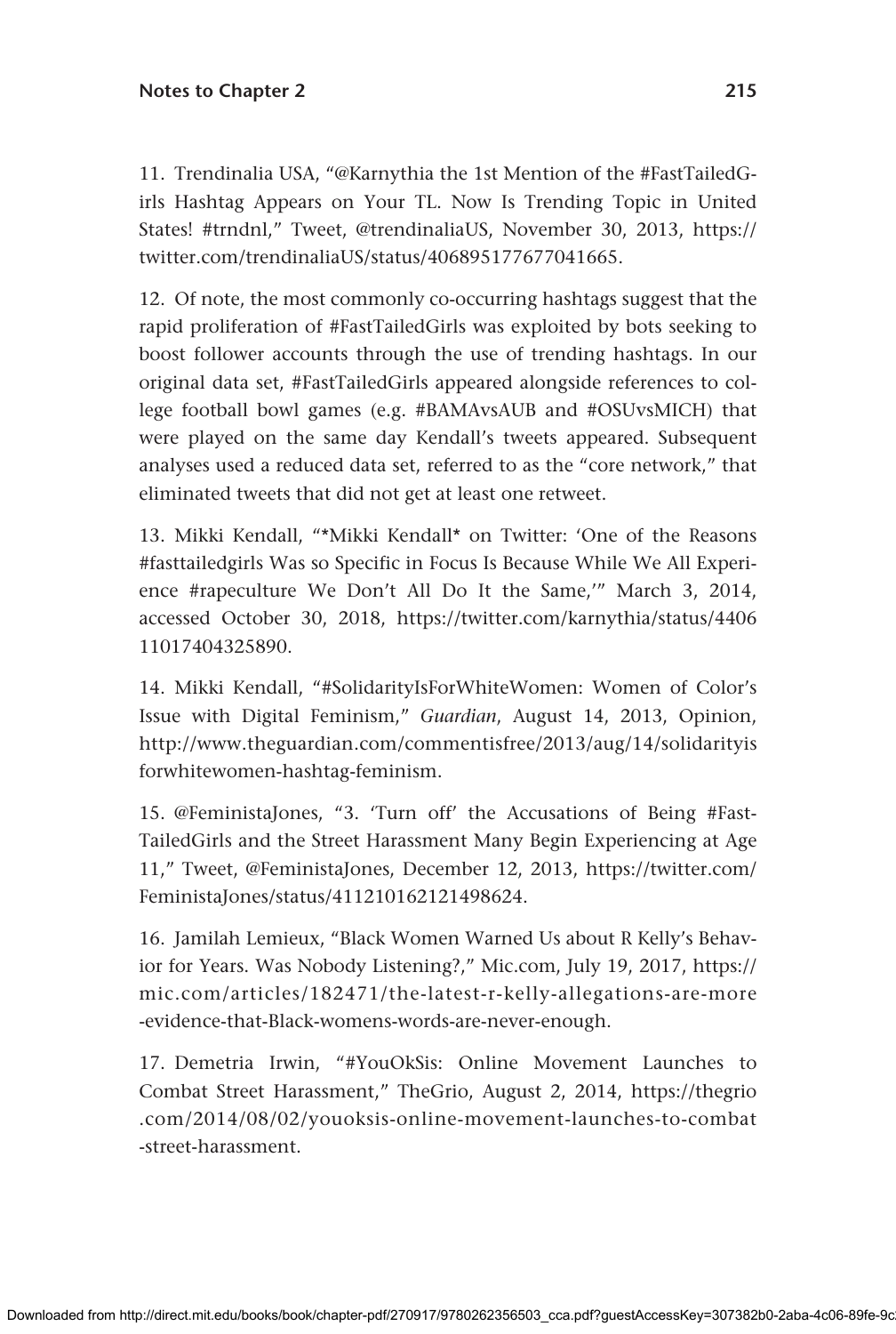18. André Brock, "From the Blackhand Side: Twitter as a Cultural Conversation," *Journal of Broadcasting & Electronic Media* 56, no. 4 (October 1, 2012): 529–549, [https://doi.org/10.1080/08838151.2012.732147;](https://doi.org/10.1080/08838151.2012.732147) Tara L. Conley, "Decoding Black Feminist Hashtags as Becoming," *The Black Scholar* 47, no. 3 (August 1, 2017): 22–32, [http://doi.org/10.1080/0](http://doi.org/10.1080/00064246.2017.1330107) [0064246.2017.1330107.](http://doi.org/10.1080/00064246.2017.1330107)

19. Threading, or the practice of replying to your own tweets (usually repeatedly, in rapid succession), is now a formal feature on Twitter. However, it was originally invented by Black Twitter users as a hack to string together a longer narrative than would otherwise be allowed in 140 or 280 characters.

20. Terrell Jermaine Starr, "Tarana Burke: Black Community Needs to Have Uncomfortable Conversations about Sexual Violence," The Root, accessed July 2, 2018, [https://www.theroot.com/tarana-burke-Black](https://www.theroot.com/tarana-burke-Black-community-needs-to-have-uncomfortab-1825887443) [-community-needs-to-have-uncomfortab-1825887443](https://www.theroot.com/tarana-burke-Black-community-needs-to-have-uncomfortab-1825887443); Stereo Williams, "The Life and Death of XXXTentacion: Abuse, Homophobia and Hip-Hop," *Daily Beast*, June 19, 2018, Entertainment, [https://www.thedaily](https://www.thedailybeast.com/the-life-and-death-of-xxxtentacion-abuse-homophobia-and-hip-hop) [beast.com/the-life-and-death-of-xxxtentacion-abuse-homophobia](https://www.thedailybeast.com/the-life-and-death-of-xxxtentacion-abuse-homophobia-and-hip-hop) [-and-hip-hop](https://www.thedailybeast.com/the-life-and-death-of-xxxtentacion-abuse-homophobia-and-hip-hop).

21. Sarah J. Jackson, "(Re)Imagining Intersectional Democracy from Black Feminism to Hashtag Activism," *Women's Studies in Communication* 39, no. 4 (October 1, 2016): 375–379, [https://doi.org/10.1080/0749](https://doi.org/10.1080/07491409.2016.1226654) [1409.2016.1226654](https://doi.org/10.1080/07491409.2016.1226654); Danielle L. McGuire, *At the Dark End of the Street: Black Women, Rape, and Resistance—A New History of the Civil Rights Movement from Rosa Parks to the Rise of Black Power*, reprint ed. (New York: Vintage, 2011); Beth E. Richie, *Arrested Justice: Black Women, Violence, and America's Prison Nation* (New York: New York University Press, 2012); Andrea Ritchie, *Invisible No More: Police Violence against Black Women and Women of Color*, reprint ed., with a foreword by Angela Davis (Boston: Beacon Press, 2017).

22. Erin C. J. Robertson, "Study: Eviction Rates for Black Women on Par with Incarcerations for Black Men," The Root, accessed July 18, 2018, [https://www.theroot.com/study-eviction-rates-for-Black-women-on-par](https://www.theroot.com/study-eviction-rates-for-Black-women-on-par-with-incar-1790876083) [-with-incar-1790876083](https://www.theroot.com/study-eviction-rates-for-Black-women-on-par-with-incar-1790876083).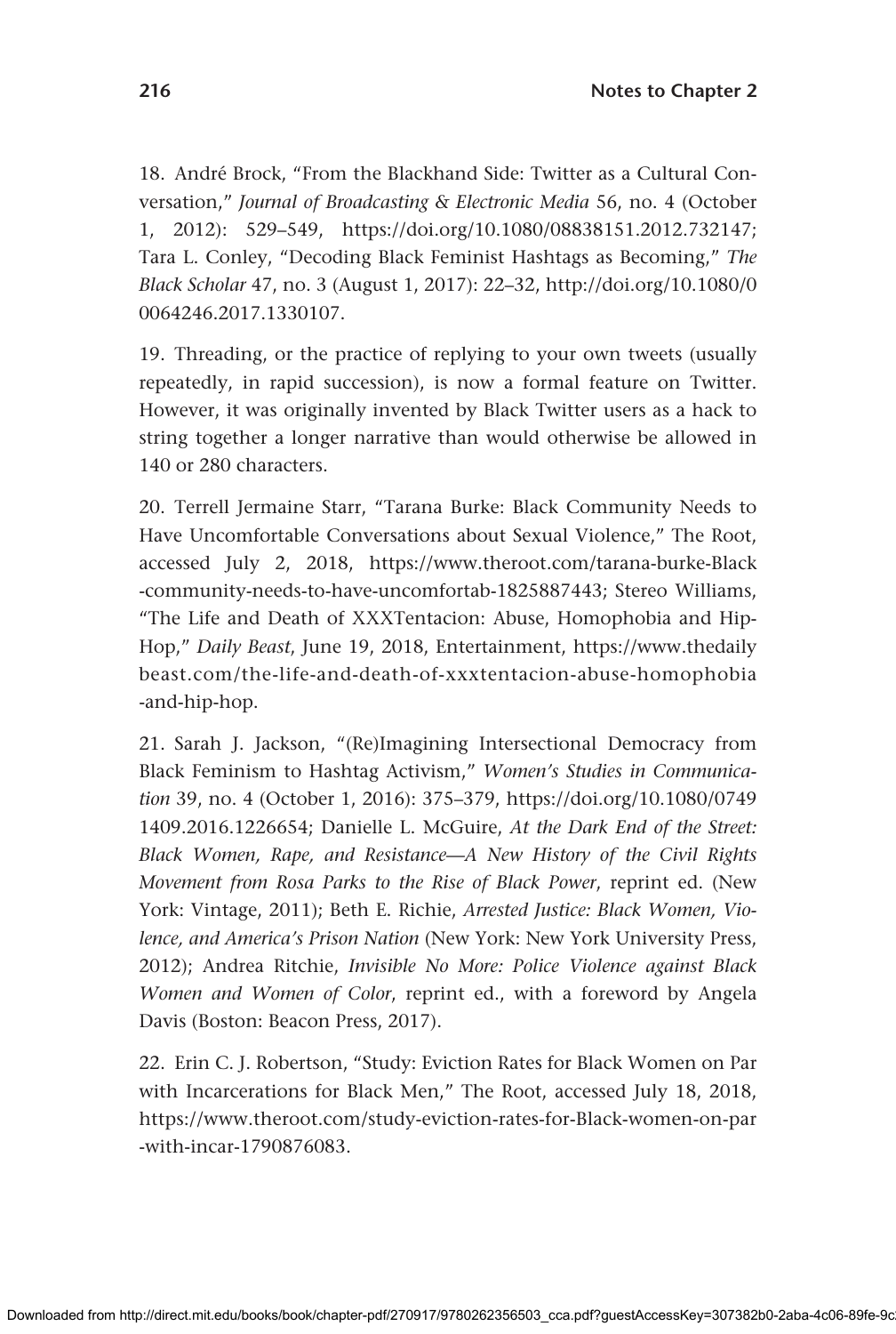23. African American Policy Forum, "#SayHerName," [AAPF.org,](http://AAPF.org) March 30, 2015, <http://www.aapf.org/sayhernamewebinar>.

24. Kimberlé Crenshaw, Andrea J. Ritchie, Rachel Anspach, Rachel Gilmer, and Luke Harris, *Say Her Name: Resisting Police Brutality against Black Women* (New York: African American Policy Forum, Center for Intersectionality and Social Policy Studies, 2016).

25. Brenna Cammeron, "Questions after Woman Dies in US Jail," *Trending* (blog), *BBC News*, July 16, 2015, [https://www.bbc.com/news/](https://www.bbc.com/news/blogs-trending-33560980) [blogs-trending-33560980](https://www.bbc.com/news/blogs-trending-33560980).

26. Lauren Barbato, "The 13 Most Powerful #IfIDieInPoliceCustody Tweets," Bustle, July 20, 2015, [https://www.bustle.com/articles/98466](https://www.bustle.com/articles/98466-the-powerful-if-i-die-in-police-custody-hashtag-was-inspired-by-the-deaths-of-sandra) [-the-powerful-if-i-die-in-police-custody-hashtag-was-inspired-by-the](https://www.bustle.com/articles/98466-the-powerful-if-i-die-in-police-custody-hashtag-was-inspired-by-the-deaths-of-sandra) [-deaths-of-sandra](https://www.bustle.com/articles/98466-the-powerful-if-i-die-in-police-custody-hashtag-was-inspired-by-the-deaths-of-sandra).

27. Catherine R. Squires, "Making Visible Victimhood, Bringing Intersectionality to a Mass Shooting: #SAYHERNAME, Black Women, and Charleston," chap. 6 in *[Dangerous Discourses](http://Dangerous Discourses) Feminism, Gun Violence, and Civic Life,* ed. Catherine R. Squires, chap. 6 (New York: Peter Lang, 2016), <https://www.peterlang.com/view/9781433135897/chapter06.xhtml>.

28. Eugene Daniels, "#BlackLivesMatter Interrupts A Bernie Sanders Speech. Again," RTV6, August 9, 2015, [https://www.theindychannel.](https://www.theindychannel.com/newsy/Blacklivesmatter-interrupts-a-bernie-sanders-speech-again) [com/newsy/Blacklivesmatter-interrupts-a-bernie-sanders-speech-again.](https://www.theindychannel.com/newsy/Blacklivesmatter-interrupts-a-bernie-sanders-speech-again)

29. Michael Walsh, "Bernie Sanders Keeps Promise Made in Private to Sandra Bland's Mother," [Yahoo.com,](http://Yahoo.com) October 16, 2015, [http://news](http://news.yahoo.com/sanders-keeps-promise-made-in-private-to-145437157.html) [.yahoo.com/sanders-keeps-promise-made-in-private-to-145437157](http://news.yahoo.com/sanders-keeps-promise-made-in-private-to-145437157.html) [.html](http://news.yahoo.com/sanders-keeps-promise-made-in-private-to-145437157.html).

30. Janelle Monáe, *Janelle Monáe and Wondaland Records (Ft. Jidenna, Roman GianArthur & St. Beauty)—Hell You Talmbout*, [song lyrics] 2015, [https://genius.com/Janelle-monae-and-wondaland-records-hell-you](https://genius.com/Janelle-monae-and-wondaland-records-hell-you-talmbout-lyrics) [-talmbout-lyrics](https://genius.com/Janelle-monae-and-wondaland-records-hell-you-talmbout-lyrics).

31. Ruha Benjamin, "Black AfterLives Matter," Text, *Boston Review*, July 11, 2018, [https://bostonreview.net/race/ruha-benjamin-Black-afterlives](https://bostonreview.net/race/ruha-benjamin-Black-afterlives-matter) [-matter](https://bostonreview.net/race/ruha-benjamin-Black-afterlives-matter).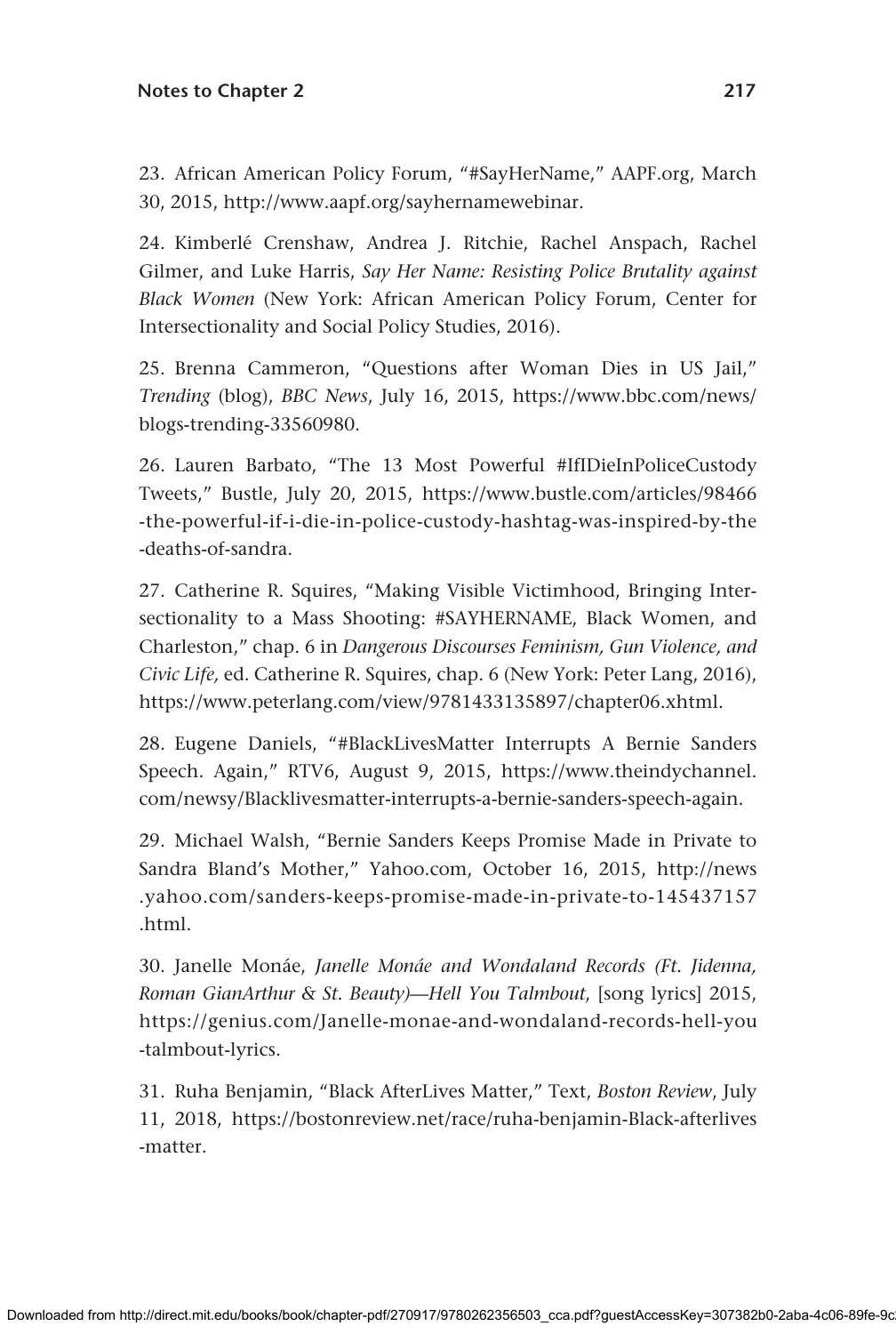32. Kevin Munger, "This Researcher Programmed Bots to Fight Racism on Twitter. It Worked," *Washington Post*, November 17, 2016, [https://www.washingtonpost.com/news/monkey-cage/wp/2016/11/17/](https://www.washingtonpost.com/news/monkey-cage/wp/2016/11/17/this-researcher-programmed-bots-to-fight-racism-on-twitter-it-worked) [this-researcher-programmed-bots-to-fight-racism-on-twitter-it-worked](https://www.washingtonpost.com/news/monkey-cage/wp/2016/11/17/this-researcher-programmed-bots-to-fight-racism-on-twitter-it-worked).

33. Deen Freelon, Lori Lopez, Meredith D. Clark, and Sarah J. Jackson, "How Black Twitter and Other Social Media Communities Interact with Mainstream News," Open Science Framework, August 5, 2018, [https://](https://doi.org/10.31235/osf.io/nhsd9) [doi.org/10.31235/osf.io/nhsd9](https://doi.org/10.31235/osf.io/nhsd9).

# **Chapter 3: #GirlsLikeUs**

1. Catherine R. Squires, "Rethinking the Black Public Sphere: An Alternative Vocabulary for Multiple Public Spheres," *Communication Theory* 12, no. 4 (November 1, 2002): 446–468, [https://doi.org/10.1111/j.1468](https://doi.org/10.1111/j.1468–2885.2002.tb00278.x) [–2885.2002.tb00278.x.](https://doi.org/10.1111/j.1468–2885.2002.tb00278.x)

2. Leland G. Spencer, "Introduction: Centering Transgender Studies and Gender Identity in Communication Scholarship," in *Transgender Communication Studies: Histories, Trends, and Trajectories*, ed. Jamie C. Capuzza and Leland G. Spencer (Lanham, MD: Lexington Books, 2015), ix–xxii.

3. Dawn Ennis, "Booing Jennicet Was Wrong, but Was What She Did Worse?," Advocate, July 1, 2015, [http://www.advocate.com/commen](http://www.advocate.com/commentary/2015/07/01/booing-jennicet-was-wrong-was-what-she-did-worse) [tary/2015/07/01/booing-jennicet-was-wrong-was-what-she-did-worse](http://www.advocate.com/commentary/2015/07/01/booing-jennicet-was-wrong-was-what-she-did-worse).

4. In fact, Sylvia Rivera, founding member of some of the first gay and trans liberation organizations in America, was once similarly booed and chastised for speaking to the concerns of trans women of color at a pride rally in 1973, only a few short years after her pivotal role in starting the LGBTQ movement.

5. Kristen Schilt and Laurel Westbrook, "Doing Gender, Doing Heteronormativity: 'Gender Normals,' Transgender People, and the Social Maintenance of Heterosexuality," *Gender & Society* 23, no. 4 (2009): 440– 464; Julia Serano, *Whipping Girl: A Transsexual Woman on Sexism and the Scapegoating of Femininity* (Berkeley, CA: Seal Press, 2016).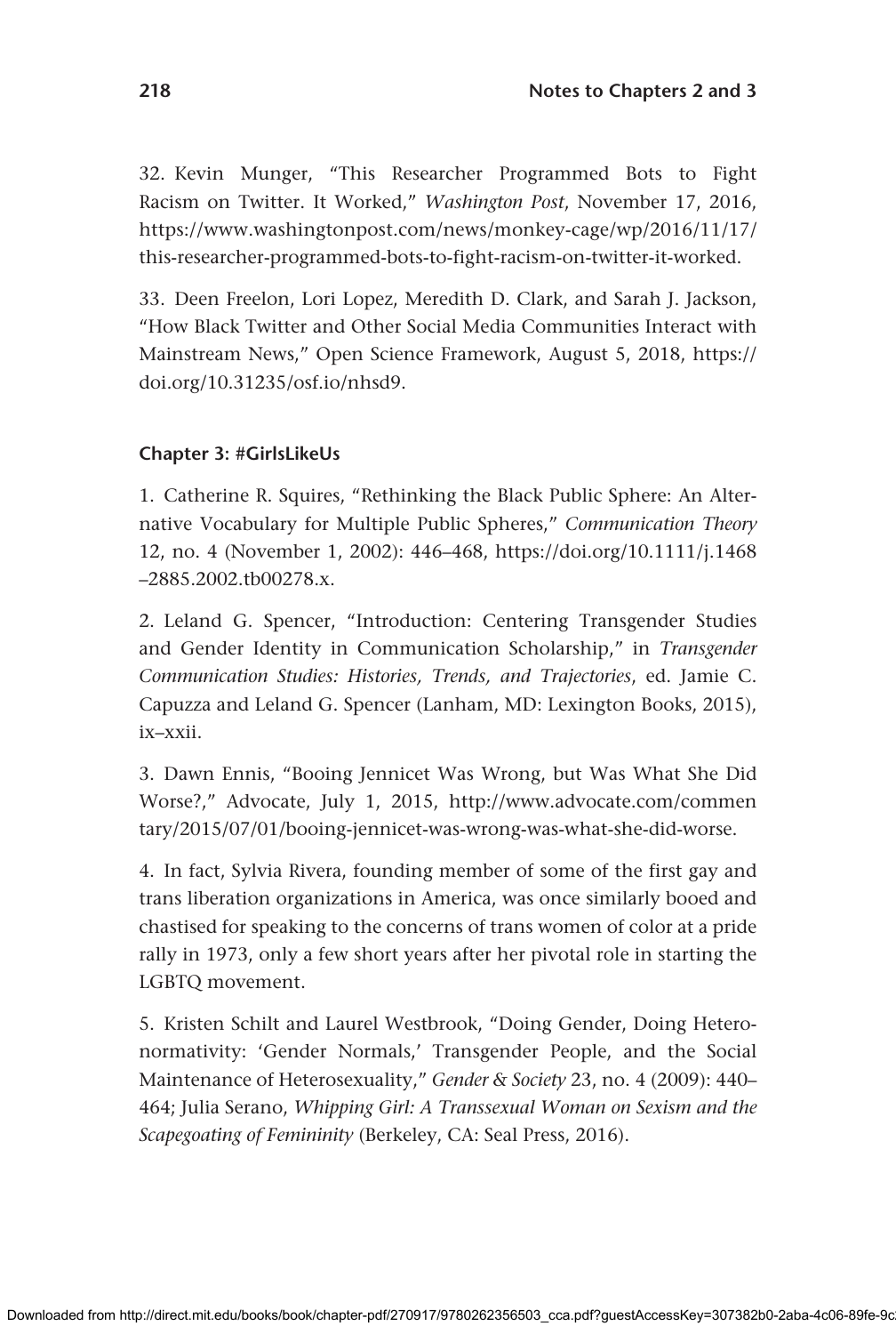6. Joshua Gamson, *Freaks Talk Back: Tabloid Talk Shows and Sexual Nonconformity* (Chicago: University of Chicago Press, 1998).

7. Cynthia Lee and Peter Kar Yu Kwan, "The Trans Panic Defense: Heteronormativity, and the Murder of Transgender Women," *Hastings Law Journal* 77 (2014): 66.

8. Elias Vituli, "A Defining Moment in Civil Rights History? The Employment Non-discrimination Act, Trans-inclusion, and Homonormativity," *Sexuality Research and Social Policy* 7, no. 3 (2010): 155–167.

9. Zavé Martohardjono and Rye Young, "Toward Transfeminism: Moving beyond Inclusion," *Nonprofit Quarterly*, March 2, 2016.

10. Caitlyn Jenner's tweet introducing herself to the world was the tenth most-retweeted post on Twitter in 2015 ("Most Retweeted Posts 2015 | Statistic").

11. Jamie C. Capuzza, "What's in a Name? Transgender Identity, Metareporting, and the Misgendering of Chelsea Manning," in Capuzza and Spencer, *Transgender Communication Studies*, 93–110.

12. National Coalition of Anti-Violence Programs, *Lesbian, Gay, Bisexual, Transgender, Queer, and HIV-Affected Intimate Partner Violence in 2014* (New York: National Coalition of Anti-Violence Programs, 2015).

13. "Under Siege: Trans People, Muslim Americans and Hate," Southern Poverty Law Center, June 10, 2015, [https://www.splcenter.org/fighting](https://www.splcenter.org/fighting-hate/intelligence-report/2015/under-siege-trans-people-muslim-americans-and-hate) [-hate/intelligence-report/2015/under-siege-trans-people-muslim](https://www.splcenter.org/fighting-hate/intelligence-report/2015/under-siege-trans-people-muslim-americans-and-hate) [-americans-and-hate.](https://www.splcenter.org/fighting-hate/intelligence-report/2015/under-siege-trans-people-muslim-americans-and-hate)

14. Human Rights Campaign, "Violence against the Transgender Community in 2018," Human Rights Campaign, 2018, [http://www.hrc.org/](http://www.hrc.org/resources/violence-against-the-transgender-community-in-2018) [resources/violence-against-the-transgender-community-in-2018.](http://www.hrc.org/resources/violence-against-the-transgender-community-in-2018)

15. Jen Christensen, "Killings of Transgender People in the U.S. Saw Another High Year," CNN, January 17, 2019, [https://www.cnn.com/](https://www.cnn.com/2019/01/16/health/transgender-deaths-2018) [2019/01/16/health/transgender-deaths-2018.](https://www.cnn.com/2019/01/16/health/transgender-deaths-2018)

16. Daniel Reynolds, "Is 'Transface' a Problem in Hollywood?," *Advocate*, February 25, 2015, [http://www.advocate.com/arts-entertainment/](http://www.advocate.com/arts-entertainment/2015/02/25/transface-problem-hollywood) [2015/02/25/transface-problem-hollywood.](http://www.advocate.com/arts-entertainment/2015/02/25/transface-problem-hollywood)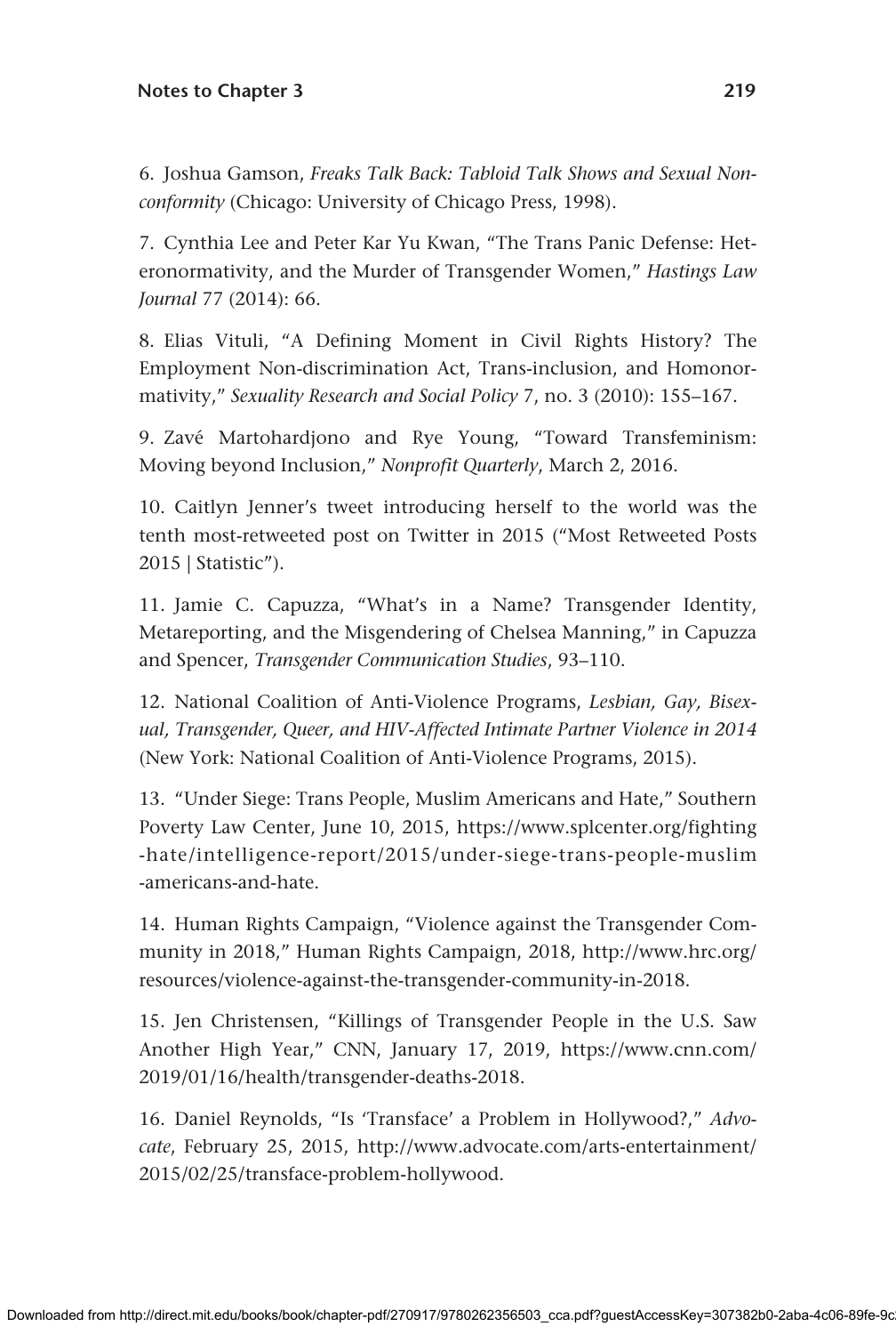17. Scott Mendelson, "Why Roland Emmerich's 'Stonewall' Was a Box Office Disaster," *Forbes*, September 29, 2015, [http://www.forbes.com/](http://www.forbes.com/sites/scottmendelson/2015/09/29/why-roland-emmerichs-stonewall-was-a-box-office-disaster) [sites/scottmendelson/2015/09/29/why-roland-emmerichs-stonewall](http://www.forbes.com/sites/scottmendelson/2015/09/29/why-roland-emmerichs-stonewall-was-a-box-office-disaster) [-was-a-box-office-disaster](http://www.forbes.com/sites/scottmendelson/2015/09/29/why-roland-emmerichs-stonewall-was-a-box-office-disaster).

18. Eric Shorey, "Backlash against 'Stonewall' Prompts Donations to 'Happy Birthday, Marsha!,'" *LOGO News*, August 6, 2015, [http://www](http://www.newnownext.com/backlash-against-stonewall-prompts-donations-to-happy-birthday-marsha/08/2015) [.newnownext.com/backlash-against-stonewall-prompts-donations](http://www.newnownext.com/backlash-against-stonewall-prompts-donations-to-happy-birthday-marsha/08/2015) [-to-happy-birthday-marsha/08/2015](http://www.newnownext.com/backlash-against-stonewall-prompts-donations-to-happy-birthday-marsha/08/2015).

19. Reina Gossett, Eric A. Stanley, and Johanna Burton, eds., *Trap Door: Trans Cultural Production and the Politics of Visibility* (Cambridge, MA: MIT Press, 2017).

20. Capuzza, "What's in a Name?"

21. K. J. Rawson, "Transgender Worldmaking in Cyberspace: Historical Activism on the Internet," *QED: A Journal in GLBTQ Worldmaking* 1, no. 2 (2014): 38–60.

22. Joshua Trey Barnett, "Fleshy Metamorphosis: Temporal Pedagogies of Transsexual Counterpublics," in Capuzzo and Spencer, *Transgender Communication Studies*, 155–172.

23. E. Tristan Booth, "Television: The Provisional Acknowledgment of Identity Claims in Televised Documentary," in Capuzzo and Spencer, *Transgender Communication Studies*, 111–126. Booth writes that in television documentaries, voiceover narration often misgenders trans people, while scripts create visual spectacles by focusing overwhelmingly on physical and medical aspects of transition. These trends are indicative of how traditional media "consider the comfort level of the dominant public above that of the transgender public, even though transgender lives are being represented" (p. 115).

24. The #GirlsLikeUs hashtag predates Janet Mock's deployment. It was initially a little-used hashtag promoting the film *Girls Like Us*, a shortlived, now squelched Joni Mitchell biopic set to star Taylor Swift. The studio attempted to make the hashtag popular by repeatedly tweeting the tag and getting Swift fans to reblog it. However, no one created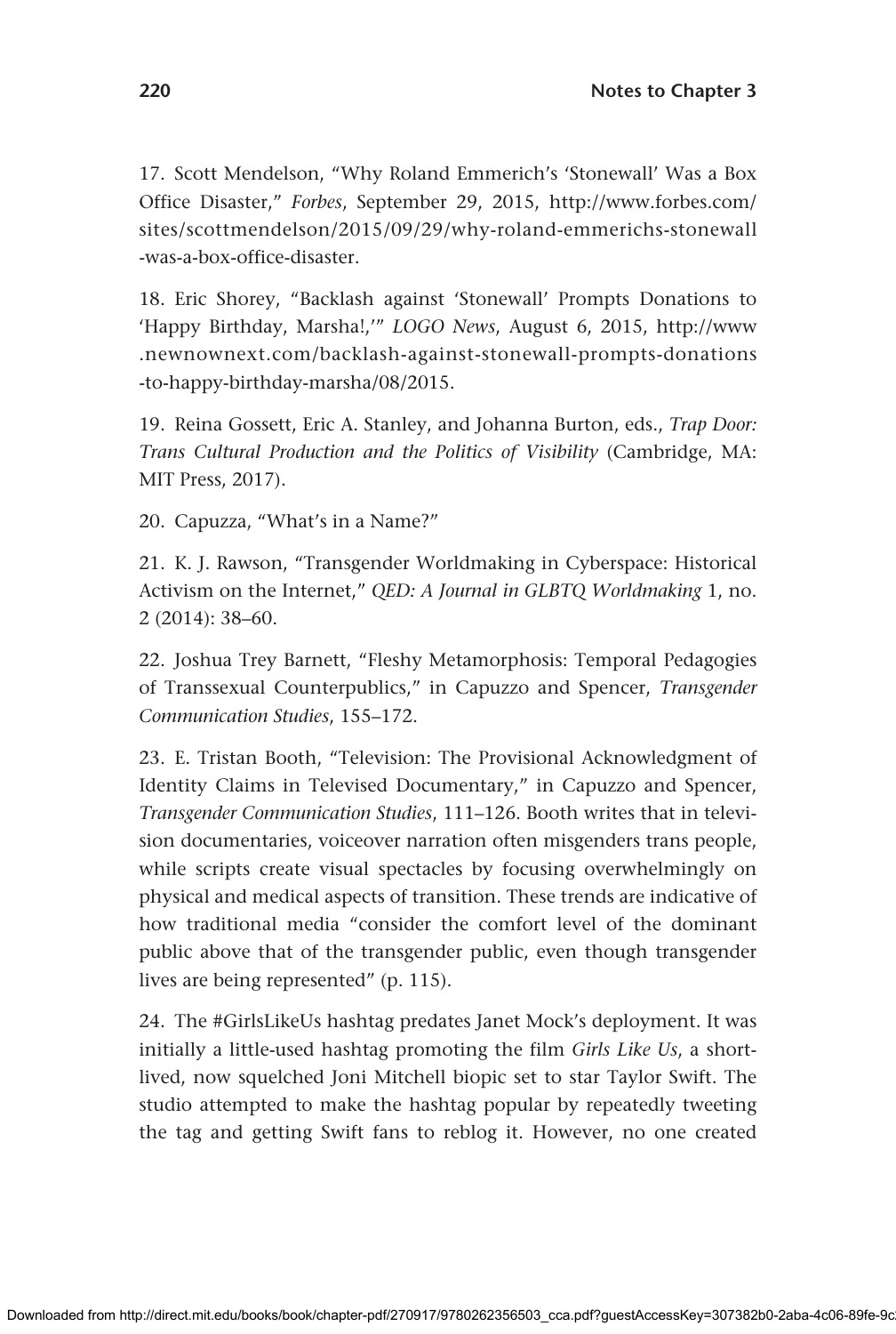original tweets with the hashtag, and when the project was shelved, there was little trace of the tag when Mock generated it herself. This demonstrates the ephemeral nature of hashtag use if the particular initiating use of a tag does not resonate widely.

25. Janet Mock, Twitter post, January 13, 2014, 11:39 a.m., [http://twit](http://twitter.com/janetmock) [ter.com/janetmock.](http://twitter.com/janetmock)

26. Michael Warner, "Publics and counterpublics," *Public Culture* 14, no. 1 (2002): 49–90.

27. Marc A. Smith, Lee Rainie, Ben Shneiderman, and Itai Himelboim, *Mapping Twitter Topic Networks: From Polarized Crowds to Community Clusters* (Washington, DC: Pew Research Center, February 20, 2014).

28. As in other groups, class status and race have an impact on the lives of different trans women and shape their political perspectives differently. @xoAMILLAxo's conservative ideology is likely in part informed by her class and race privilege. Similarly, Caitlyn Jenner's conservatism has prompted confusion, including during a 2015 interview with Ellen Degeneres after Jenner mentioned her own reticience around the issue of gay marriage, prompting Degeneres to say she expected Jenner to have a more left-leaning political stance on transitioning. Degeneres conflated Jenner's transition not only with a liberal political perspective but also with her views on sexuality.

29. Angelica Ross, Twitter post, August 31, 2013, 11:39 a.m., [http://](http://twitter.com/angelicaross) [twitter.com/angelicaross.](http://twitter.com/angelicaross)

30. Janet Mock, Twitter post, September 22, 2013, 10:40 p.m., [http://](http://twitter.com/janetmock) [twitter.com/janetmock](http://twitter.com/janetmock).

31. "Mission," San Francisco Trans March, accessed July 26, 2016, <http://transmarch.org/mission>.

32. Laverne Cox, Twitter post, August 4, 2013, 8:01 p.m., [http://twitter](http://twitter.com/lavernecox) [.com/lavernecox.](http://twitter.com/lavernecox)

33. Sarah Florini, "Recontextualizing the Racial Present: Intertextuality and the Politics of Online Remembering," *Critical Studies in Media Communication* 31, no. 4 (2014): 314–326.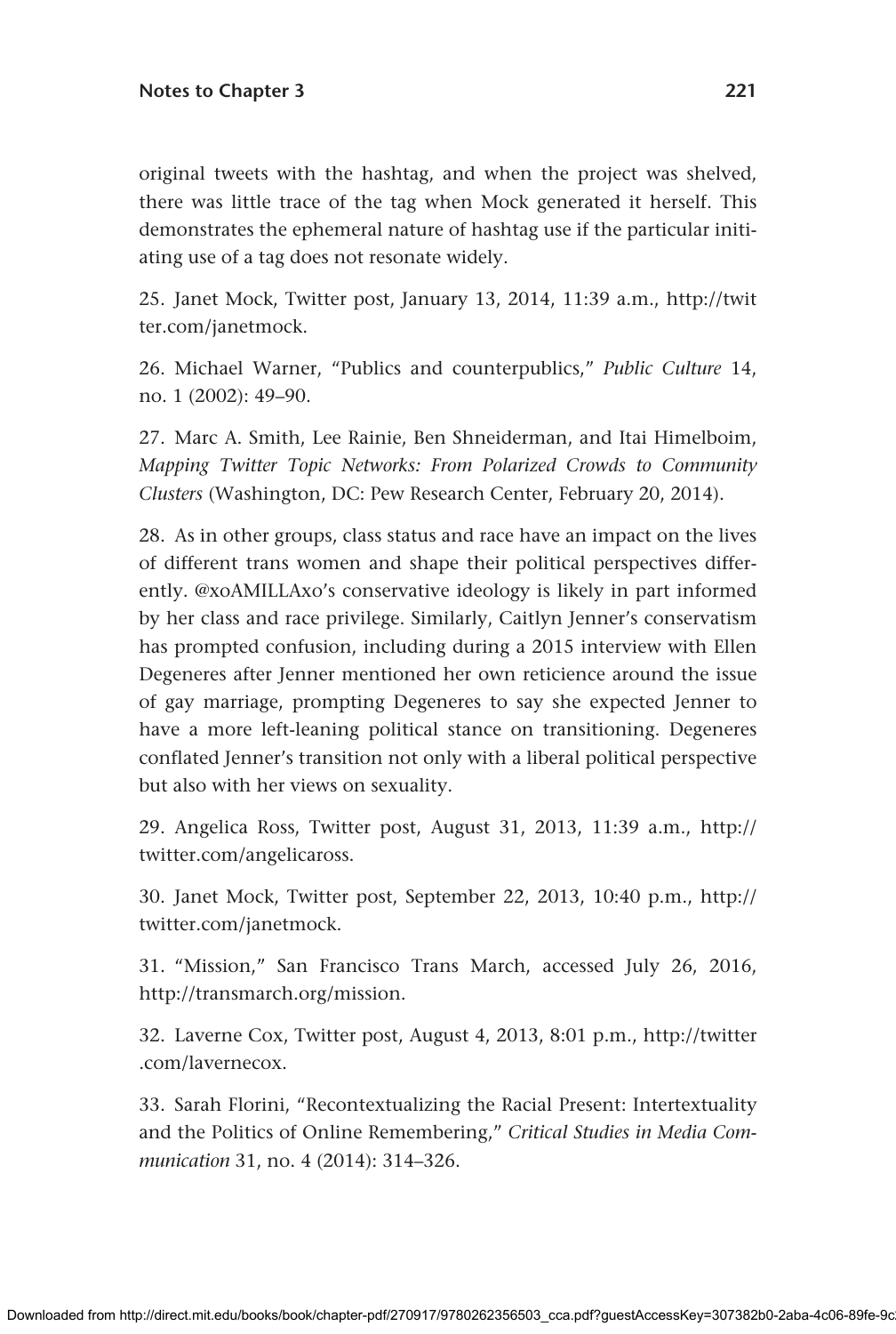34. Marc Lamont Hill, "Why Aren't We Fighting for CeCe McDonald?," *Ebony*, June 11, 2012.

35. Russell Goldman, "Transgender Activist CeCe McDonald Released from Prison," *ABC News*, January 14, 2014, [http://abcnews.go.com/](http://abcnews.go.com/blogs/headlines/2014/01/transgender-activist-cece-mcdonald-released-early-from-prison) [blogs/headlines/2014/01/transgender-activist-cece-mcdonald-released](http://abcnews.go.com/blogs/headlines/2014/01/transgender-activist-cece-mcdonald-released-early-from-prison) [-early-from-prison.](http://abcnews.go.com/blogs/headlines/2014/01/transgender-activist-cece-mcdonald-released-early-from-prison)

36. Janet Mock, Twitter post, January 13, 2014, 11:33am, [http://www](http://www.twitter.com/janetmock) [.twitter.com/janetmock.](http://www.twitter.com/janetmock)

37. Mia Fischer, "#Free\_CeCe: The Material Convergence of Social Media Activism," *Feminist Media Studies* 16, no. 5 (September 2, 2016): 755–771,<https://doi.org/10.1080/14680777.2016.1140668>.

38. Janet Mock, "I AM #REDEFININGREALNESS," I AM #Redefining-Realness, accessed October 30, 2018, [http://redefiningrealness.tumblr.](http://redefiningrealness.tumblr.com/post/67300819301/i-am-redefining-realness-janet-mock) [com/post/67300819301/i-am-redefining-realness-janet-mock](http://redefiningrealness.tumblr.com/post/67300819301/i-am-redefining-realness-janet-mock).

39. Leah Chernikoff, "Laverne Cox's Explanation of Why #TransIs-Beautiful Will Make You Cheer and Cry," [Elle.com](http://Elle.com), September 11, 2015, [http://www.elle.com/culture/celebrities/news/a30388/laverne-cox-trans](http://www.elle.com/culture/celebrities/news/a30388/laverne-cox-trans-is-beautiful) [-is-beautiful](http://www.elle.com/culture/celebrities/news/a30388/laverne-cox-trans-is-beautiful).

40. matthew heinz, "Interpersonal Communication: Trans Interpersonal Support Needs," in Capuzza and Spencer, *Transgender Communication Studies*), 33–50, [http://site.ebrary.com/lib/northeastern/docDetail](http://site.ebrary.com/lib/northeastern/docDetail.action?docID=11025328) [.action?docID=11025328.](http://site.ebrary.com/lib/northeastern/docDetail.action?docID=11025328)

41. Heather L. Hundley and J. Scott Rodriguez, "Transactivism and Postmodernity: An Agonistic Analysis of Transliterature," *Communication Quarterly* 57, no. 1 (2009): 35–50, [https://doi.org/10.1080/01463370](https://doi.org/10.1080/01463370802662473) [802662473](https://doi.org/10.1080/01463370802662473).

42. Alice E. Marwick, "I Tweet Honestly, I Tweet Passionately: Twitter Users, Context Collapse, and the Imagined Audience," *New Media & Society* 13, no. 1 (2011): 114–133.

43. Matt Pearce, "What It's Like to Live under North Carolina's Bathroom Law If You're Transgender," *Los Angeles Times*, June 12, 2016.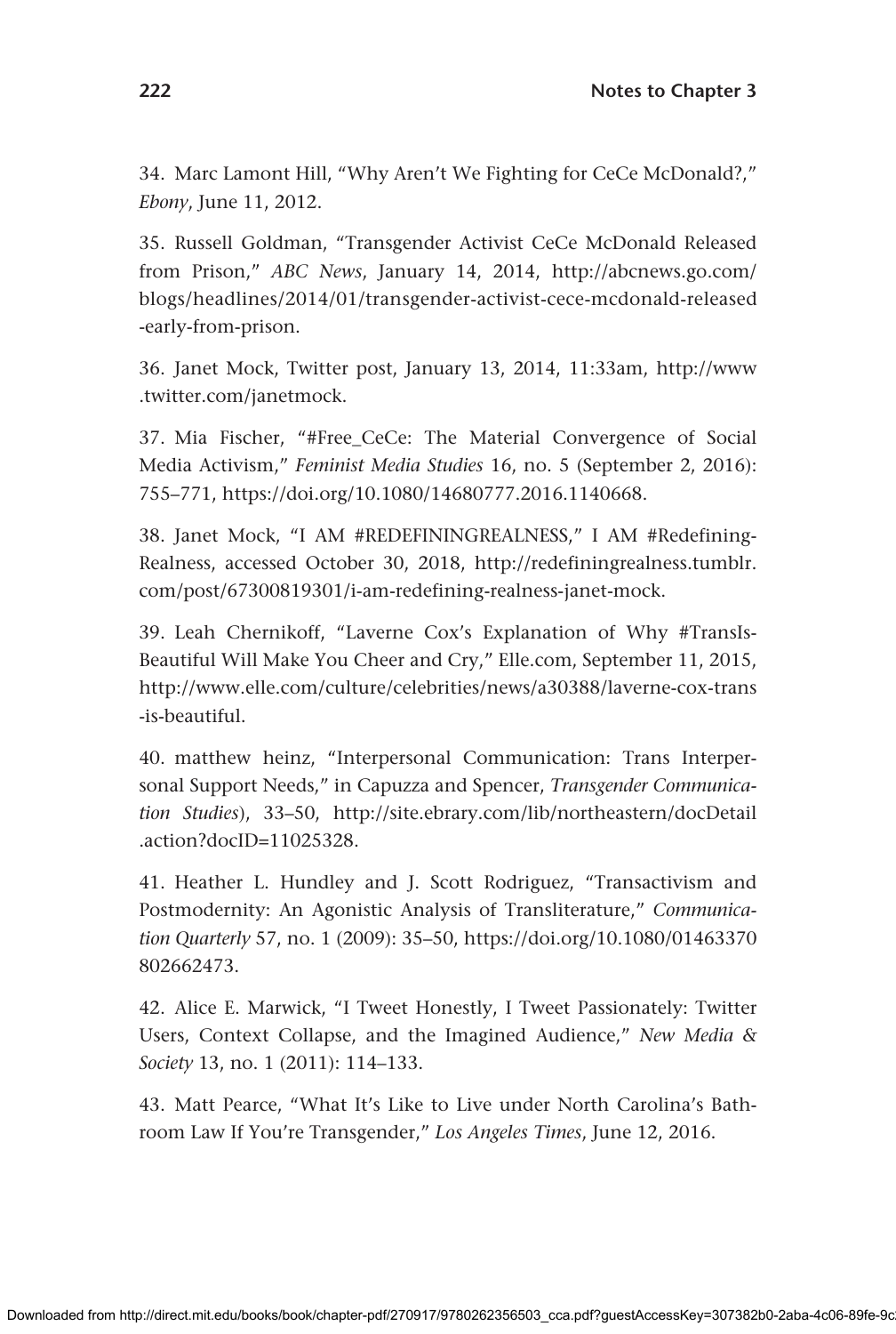44. David Crary, "Massachusetts Backs Transgender Rights; Michigan OKs Pot Use," Channel 6 News, November 7, 2018, [https://www.wowt](https://www.wowt.com/content/news/Massachusetts-backs-transgender-rights-Michigan-OKs-pot-use-499937621.html?ref=621) [.com/content/news/Massachusetts-backs-transgender-rights-Michigan](https://www.wowt.com/content/news/Massachusetts-backs-transgender-rights-Michigan-OKs-pot-use-499937621.html?ref=621) [-OKs-pot-use-499937621.html?ref=621.](https://www.wowt.com/content/news/Massachusetts-backs-transgender-rights-Michigan-OKs-pot-use-499937621.html?ref=621)

45. Erica L. Green, Katie Benner, and Robert Pear, "'Transgender' Could Be Defined Out of Existence under Trump Administration," *New York Times*, December 10, 2018, [https://www.nytimes.com/2018/10/21/us/](https://www.nytimes.com/2018/10/21/us/politics/transgender-trump-administration-sex-definition.html) [politics/transgender-trump-administration-sex-definition.html](https://www.nytimes.com/2018/10/21/us/politics/transgender-trump-administration-sex-definition.html).

46. Alicia Garza, "A Herstory of the #BlackLivesMatter Movement," Feminist Wire, October 7, 2014, [https://thefeministwire.com/2014/10/](https://thefeministwire.com/2014/10/Blacklivesmatter-2) [Blacklivesmatter-2.](https://thefeministwire.com/2014/10/Blacklivesmatter-2)

47. African American Policy Forum, "#SayHerName" (New York: AAPF, March 30, 2015), <http://www.aapf.org/sayhernamewebinar>.

# **Chapter 4: Racial Violence and Racial Profiling**

1. Mary Grace Antony and Ryan J. Thomas, "'This Is Citizen Journalism at Its Finest': YouTube and the Public Sphere in the Oscar Grant Shooting Incident," *New Media & Society* 12, no. 8 (2010): 1280–1296.

2. Erik Ortiz, "George Holliday, Who Taped Rodney King Beating, Urges Others to Share Videos," *NBC News*, June 9, 2015, [http://www.nbcnews](http://www.nbcnews.com/nightly-news/george-holliday-who-taped-rodney-king-beating-urges-others-share-n372551) [.com/nightly-news/george-holliday-who-taped-rodney-king-beating](http://www.nbcnews.com/nightly-news/george-holliday-who-taped-rodney-king-beating-urges-others-share-n372551) [-urges-others-share-n372551](http://www.nbcnews.com/nightly-news/george-holliday-who-taped-rodney-king-beating-urges-others-share-n372551).

3. Ronald N. Jacobs, *Race, Media, and the Crisis of Civil Society: From Watts to Rodney King* (Cambridge: Cambridge University Press, 2000).

4. Terry Collins and Terence Chea, "Fatal Police Shooting Sparks Violent Protests," *San Diego Union Tribune*, January 8, 2009, [http://www](http://www.sandiegouniontribune.com/sdut-train-station-shooting-010809–2009jan08-story.html) [.sandiegouniontribune.com/sdut-train-station-shooting-010809–2009](http://www.sandiegouniontribune.com/sdut-train-station-shooting-010809–2009jan08-story.html) [jan08-story.html](http://www.sandiegouniontribune.com/sdut-train-station-shooting-010809–2009jan08-story.html).

5. Paolo Gerbaudo, *Tweets and the Streets: Social Media and Contemporary Activism* (London: Pluto Press, 2012).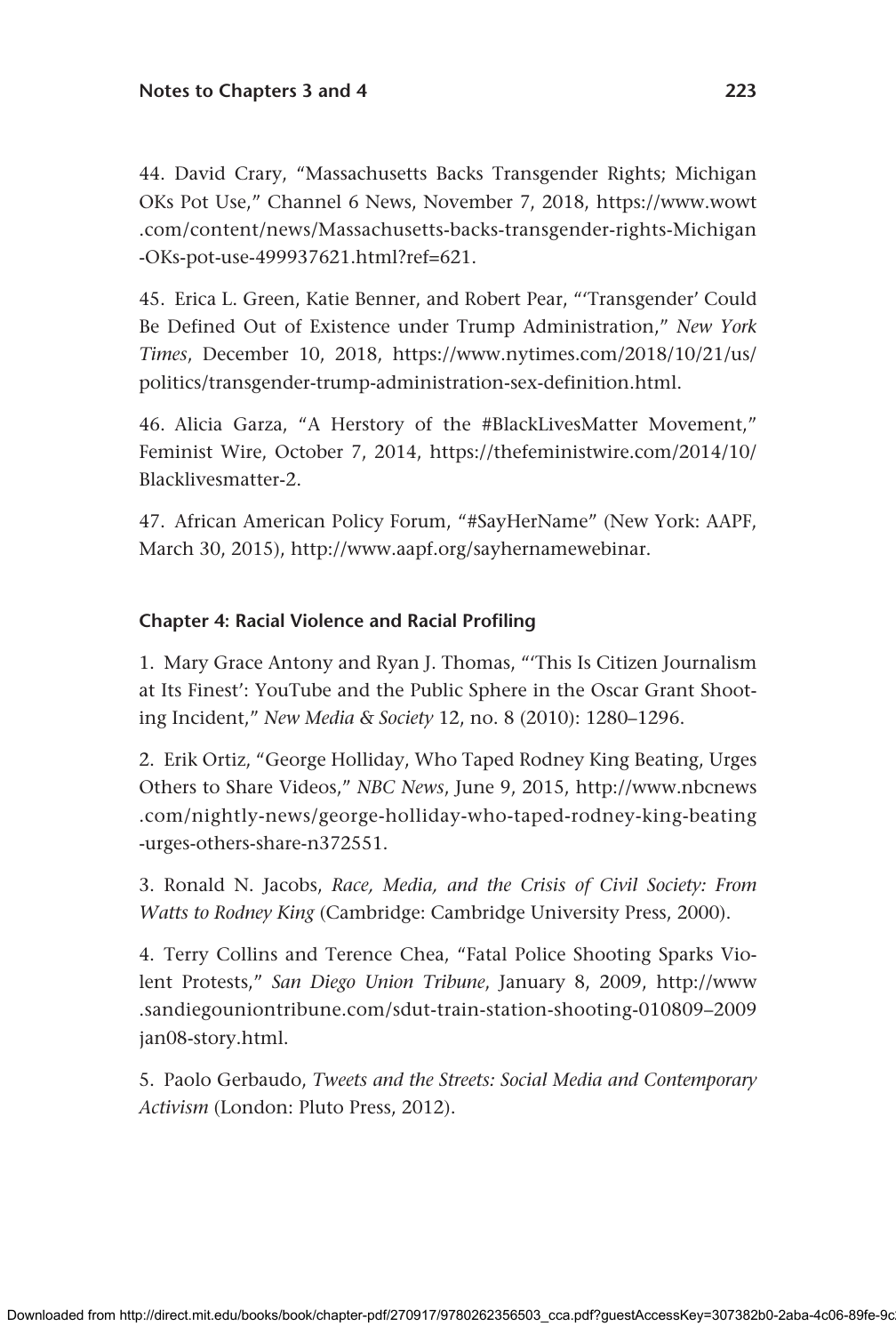6. Erhardt Graeff, Matt Stempeck, and Ethan Zuckerman, "The Battle for 'Trayvon Martin': Mapping a Media Controversy Online and Off-Line," *First Monday* 19, no. 2 (January 28, 2014), [http://firstmonday.org/](http://firstmonday.org/ojs/index.php/fm/article/view/4947) [ojs/index.php/fm/article/view/4947.](http://firstmonday.org/ojs/index.php/fm/article/view/4947)

7. Susan Jacobson, "Sanford Killing: One Dead, One in Custody in Sanford Killing, Police Say," *Orlando Sentinel*, February 29, 2012, [http://arti](http://articles.orlandosentinel.com/2012-02-29/news/os-fatal-shooting-sanford-townhomes-20120226_1_gated-community-death-sunday-night-shot) [cles.orlandosentinel.com/2012-02-29/news/os-fatal-shooting-sanford](http://articles.orlandosentinel.com/2012-02-29/news/os-fatal-shooting-sanford-townhomes-20120226_1_gated-community-death-sunday-night-shot) [-townhomes-20120226\\_1\\_gated-community-death-sunday-night-shot](http://articles.orlandosentinel.com/2012-02-29/news/os-fatal-shooting-sanford-townhomes-20120226_1_gated-community-death-sunday-night-shot).

8. "Prosecute the Killer of Our Son, 17-Year-Old Trayvon Martin," [Change.org](http://Change.org), accessed June 13, 2017, [https://www.change.org/p/prose](https://www.change.org/p/prosecute-the-killer-of-our-son-17-year-old-trayvon-martin) [cute-the-killer-of-our-son-17-year-old-trayvon-martin](https://www.change.org/p/prosecute-the-killer-of-our-son-17-year-old-trayvon-martin).

9. In addition to the celebrities sharing the [Change.org](http://Change.org) petition, others took it upon themselves to engage in their own Twitter activism, with not always useful effects. Notably, filmmaker Spike Lee tweeted what he mistakenly believed to be the home address of George Zimmerman. Lee later apologized to the elderly couple whose home he had targeted and settled out of court for undisclosed damages after they received death threats and were forced to flee.

10. Rivera claimed that "the hoodie is as much responsible for Trayvon Martin's death as George Zimmerman."

11. Graeff, Stempeck, and Zuckerman, "The Battle for 'Trayvon Martin.'"

12. Natalie Jackson is a Martin family attorney and John Guy was one of the state prosecutors on the case.

13. Gabriella Coleman, *Hacker, Hoaxer, Whistleblower, Spy: The Story of Anonymous* (New York: Verso Books, 2014).

14. Lisa Nakamura and Peter Chow-White, eds., *Race after the Internet* (New York: Routledge, 2011).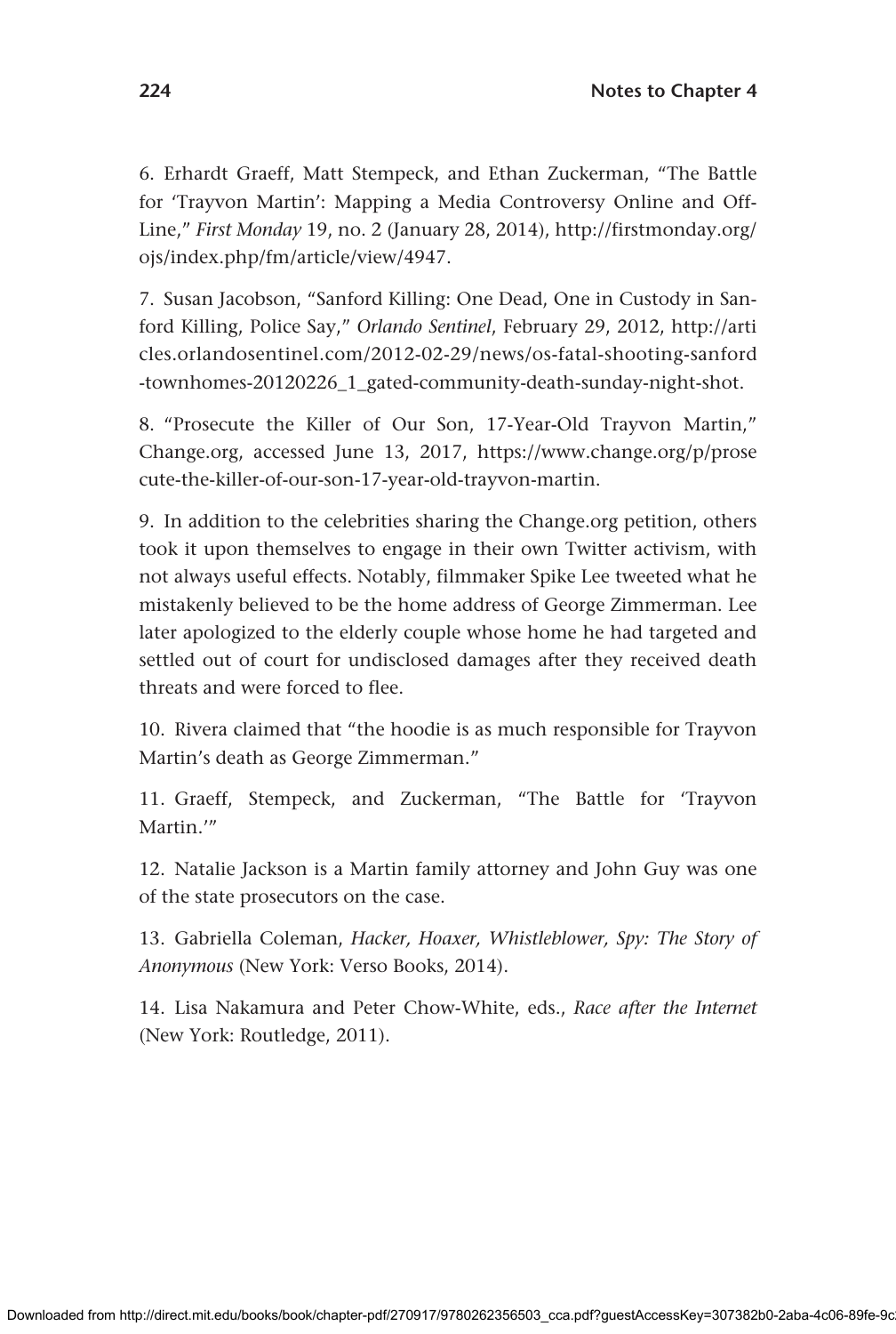#### **Chapter 5: From #Ferguson to #FalconHeights**

1. CNN, *Eyewitness: Michael Brown Had His Hands in the Air*, YouTube video, accessed July 23, 2018, [https://www.youtube.com/watch?v](https://www.youtube.com/watch?v=G2nWxMUX05k) [=G2nWxMUX05k](https://www.youtube.com/watch?v=G2nWxMUX05k). Later, Mitchell's account was disputed by other eyewitnesses during grand jury testimony, who corroborated Wilson's story that Brown charged at him, creating an unclear picture that aided Wilson's version of events. See Erik Eckholm, "Witnesses Told Grand Jury That Michael Brown Charged at Darren Wilson, Prosecutor Says," *New York Times*, January 19, 2018, [https://www.nytimes.com/2014/11/25/](https://www.nytimes.com/2014/11/25/us/witnesses-told-grand-jury-that-michael-brown-charged-at-darren-wilson-prosecutor-says.html) [us/witnesses-told-grand-jury-that-michael-brown-charged-at-darren](https://www.nytimes.com/2014/11/25/us/witnesses-told-grand-jury-that-michael-brown-charged-at-darren-wilson-prosecutor-says.html) [-wilson-prosecutor-says.html](https://www.nytimes.com/2014/11/25/us/witnesses-told-grand-jury-that-michael-brown-charged-at-darren-wilson-prosecutor-says.html).

2. Chris Taylor, "Twitter Now Fills Your Feed With Photos," Mashable, October 29, 2013, [https://mashable.com/2013/10/29/twitter-photos](https://mashable.com/2013/10/29/twitter-photos-videos) [-videos](https://mashable.com/2013/10/29/twitter-photos-videos).

3. Deen Freelon, Charlton D. McIlwain, and Meredith Clark, "Beyond the Hashtags: #Ferguson, #Blacklivesmatter, and the Online Struggle for Offline Justice" (Washington, DC: American University School of Communication, Center for Media and Social Impact, February 29, 2016), [http://cmsimpact.org/wp-content/uploads/2016/03/beyond\\_the](http:// http://cmsimpact.org/wp-content/uploads/2016/03/beyond_the_hashtags_2016.pdf.) [\\_hashtags\\_2016.pdf.](http:// http://cmsimpact.org/wp-content/uploads/2016/03/beyond_the_hashtags_2016.pdf.)

4. U.S. Department of Justice, Civil Rights Division, "Investigation of the Ferguson Police Department," March 4, 2015, [https://www.justice](https://www.justice.gov/sites/default/files/opa/press-releases/attachments/2015/03/04/ferguson_police_department_report.pdf) [.gov/sites/default/files/opa/press-releases/attachments/2015/03/04/fer](https://www.justice.gov/sites/default/files/opa/press-releases/attachments/2015/03/04/ferguson_police_department_report.pdf) [guson\\_police\\_department\\_report.pdf](https://www.justice.gov/sites/default/files/opa/press-releases/attachments/2015/03/04/ferguson_police_department_report.pdf).

5. José Andrés Araiza, Heloisa Aruth Sturm, Pinar Istek, and Mary Angela Bock, "Hands Up, Don't Shoot, Whose Side Are You On? Journalists Tweeting the Ferguson Protests," *Cultural Studies ↔ Critical Methodologies* 16, no. 3 (June 1, 2016): 305–312, [https://doi.org/10.1177/](https://doi.org/10.1177/1532708616634834) [1532708616634834](https://doi.org/10.1177/1532708616634834).

6. Barbara Starr, "Pentagon Drawn into Police Militarization Debate," CNN, August 19, 2014, [https://www.cnn.com/2014/08/19/us/pentagon](https://www.cnn.com/2014/08/19/us/pentagon-police-militarization/index.html) [-police-militarization/index.html.](https://www.cnn.com/2014/08/19/us/pentagon-police-militarization/index.html)

7. Freelon, McIlwain, and Clark, "Beyond the Hashtags," 9.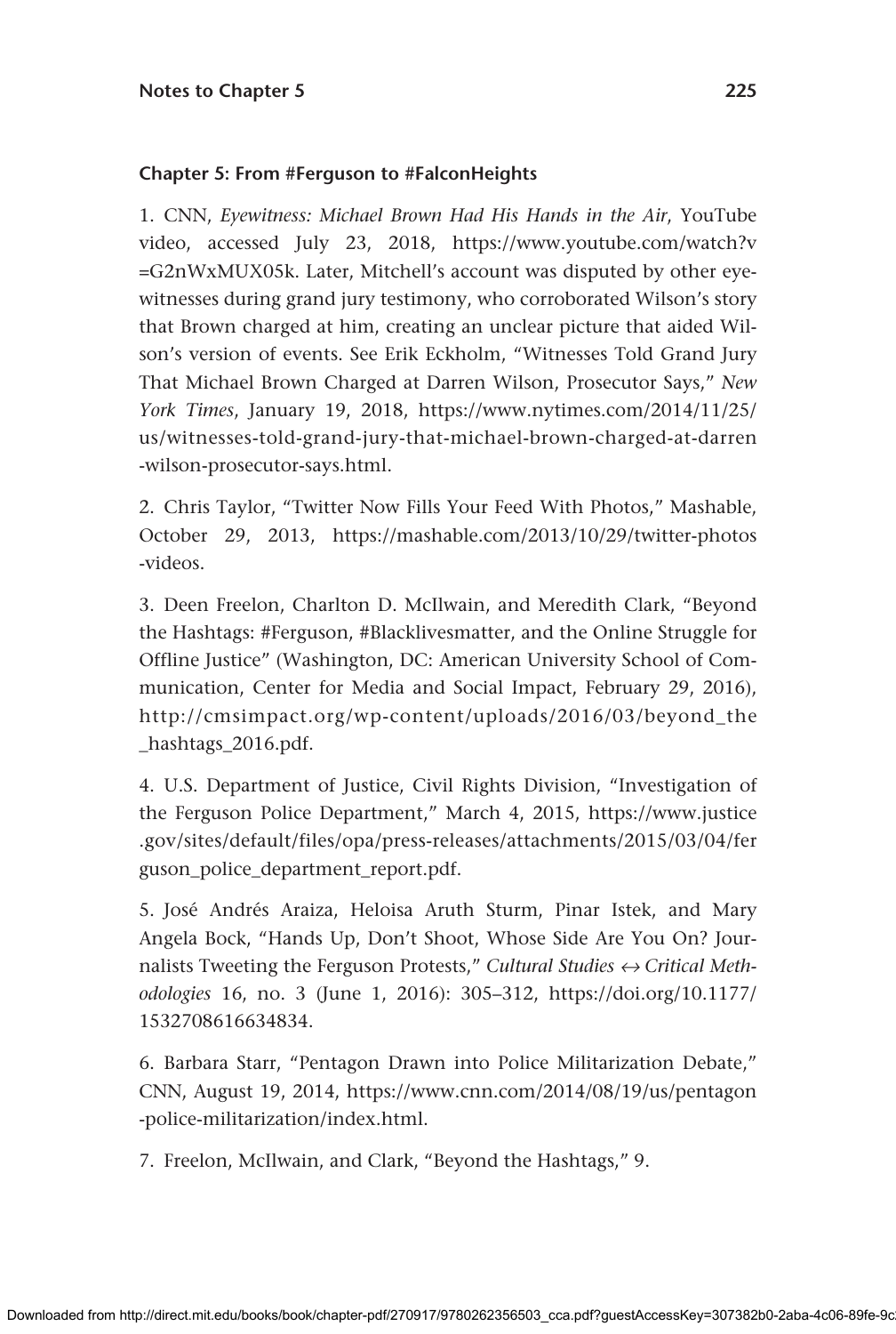8. Jelani Ince, Fabio Rojas, and Clayton A. Davis, "The Social Media Response to Black Lives Matter: How Twitter Users Interact with Black Lives Matter through Hashtag Use," *Ethnic and Racial Studies* 40, no. 11 (September 2, 2017): 1814–1830, [https://doi.org/10.1080/01419870.201](https://doi.org/10.1080/01419870.2017.1334931) [7.1334931.](https://doi.org/10.1080/01419870.2017.1334931)

9. Yarimar Bonilla and Jonathan Rosa, "#Ferguson: Digital Protest, Hashtag Ethnography, and the Racial Politics of Social Media in the United States," *American Ethnologist* 42, no. 1 (February 1, 2015): 4–17, [https://doi.org/10.1111/amet.12112.](https://doi.org/10.1111/amet.12112)

10. Sarah J. Jackson and Brooke Foucault Welles, "#Ferguson Is Everywhere: Initiators in Emerging Counterpublic Networks," *Information, Communication & Society* 19, no. 3 (2016): 397–418.

11. Mark Molloy and Molloy, "Palestinians Tweet Tear Gas Advice to Protesters in Ferguson," *Telegraph*, August 15, 2014, World, [https://](https://www.telegraph.co.uk/news/worldnews/northamerica/usa/11036190/Palestinians-tweet-tear-gas-advice-to-protesters-in-Ferguson.html) [www.telegraph.co.uk/news/worldnews/northamerica/usa/11036190/](https://www.telegraph.co.uk/news/worldnews/northamerica/usa/11036190/Palestinians-tweet-tear-gas-advice-to-protesters-in-Ferguson.html) [Palestinians-tweet-tear-gas-advice-to-protesters-in-Ferguson.html.](https://www.telegraph.co.uk/news/worldnews/northamerica/usa/11036190/Palestinians-tweet-tear-gas-advice-to-protesters-in-Ferguson.html)

12. Freelon, McIlwain, and Clark, "Beyond the Hashtags," 31.

13. "Zendaya on Instagram: '#EricGarner #SandraBland #OscarGrant #AltonSterling #WalterScott #PhilandoCastile to Think … That's Not Even the Beginning of It, These Are …,'" Instagram, accessed October 30, 2018, [https://www.instagram.com/p/BHjIDxqAkTa.](https://www.instagram.com/p/BHjIDxqAkTa)

14. Laura Westbrook, "Tamir Rice Shot 'within Two Seconds,'" *BBC News*, November 27, 2014, [https://www.bbc.com/news/av/world-us](https://www.bbc.com/news/av/world-us-canada-30220700/tamir-rice-shot-within-two-seconds-of-police-arrival) [-canada-30220700/tamir-rice-shot-within-two-seconds-of-police-arrival](https://www.bbc.com/news/av/world-us-canada-30220700/tamir-rice-shot-within-two-seconds-of-police-arrival).

15. The City of Cleveland infamously billed Rice's family for his ambulance ride to the hospital where he died following the shooting and only withdrew the claim after public outrage. See Yanan Wang and Sarah Larimer, "Cleveland Mayor Apologizes after Ambulance-Bill Claim against Tamir Rice's Estate," *Washington Post*, February 11, 2016, [https://](https://www.washingtonpost.com/news/morning-mix/wp/2016/02/11/cleveland-files-claim-against-tamir-rices-estate-for-500-ambulance-fees) [www.washingtonpost.com/news/morning-mix/wp/2016/02/11/](https://www.washingtonpost.com/news/morning-mix/wp/2016/02/11/cleveland-files-claim-against-tamir-rices-estate-for-500-ambulance-fees) [cleveland-files-claim-against-tamir-rices-estate-for-500-ambulance-fees.](https://www.washingtonpost.com/news/morning-mix/wp/2016/02/11/cleveland-files-claim-against-tamir-rices-estate-for-500-ambulance-fees)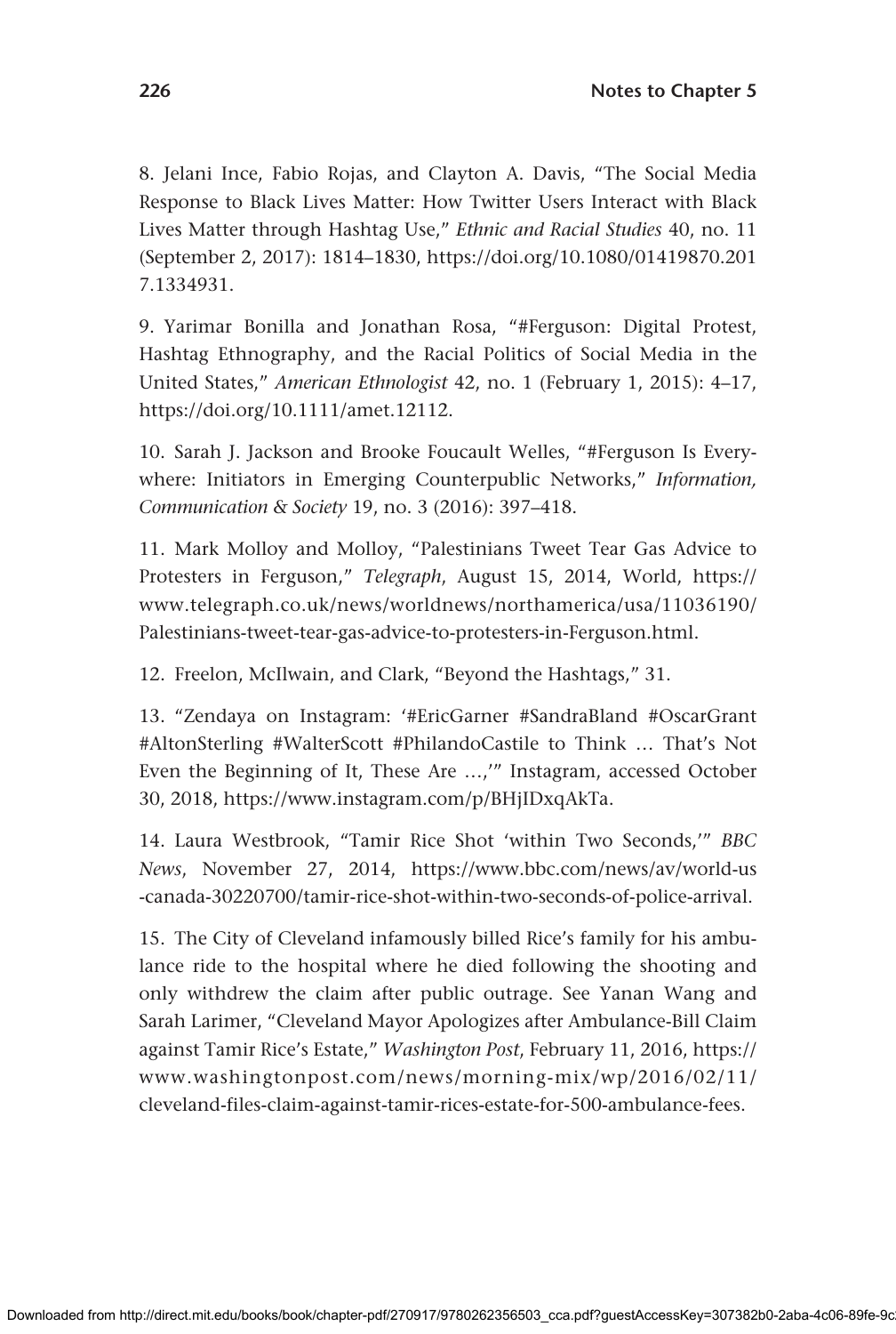16. Christina Sterbenz, "A 'Big Question' Surrounds the Arrest of Freddie Gray, Which Sparked Riots across Baltimore," *Business Insider*, April 30, 2015, [https://www.businessinsider.com/did-police-have-a-right-to](https://www.businessinsider.com/did-police-have-a-right-to-stop-freddie-gray-2015–4) [-stop-freddie-gray-2015–4.](https://www.businessinsider.com/did-police-have-a-right-to-stop-freddie-gray-2015–4)

17. This is not to say that those opposing the claims and demands of the Black Lives Matter networks on Twitter did not share and spread their ideas, simply that they were largely unsuccessful in doing so vis-àvis the hashtags created by and and within the networks by activists and everyday people we've examined up to this point. Instead, those working to justify police use of force generally created and interacted on their own hashtags, such as #AllLivesMatter, #BlueLivesMatter, and the nonsubtly racist #PantsUpDontShoot.

18. Ronald N. Jacobs, *Race, Media, and the Crisis of Civil Society: From Watts to Rodney King* (Cambridge: Cambridge University Press, 2000); Daniel Trottier and Christian Fuchs, eds., *Social Media, Politics and the State: Protests, Revolutions, Riots, Crime and Policing in the Age of Facebook, Twitter and YouTube* (New York: Routledge, 2014).

19. B. Foucault Welles and S. Jackson, "The Battle for #Baltimore: Networked Counterpublics and the Contested Framing of Urban Unrest," *International Journal of Communication* 13, no. 21 (2019).

20. For more on the racist history of the NRA, see Maxine Burkett, "Much Ado about … Something Else: D.C. v. Heller, the Racialized Mythology of the Second Amendment, and Gun Policy Reform No School Left Behind: Providing Equal Educational Opportunities," *Journal of Gender, Race & Justice* 12, no. 1 (Fall 2008): 57–106.

21. A Facebook Live recording of Newsome's speech garnered 50 million views, and, though his comments were seen by many white Americans as clear and agreeable, some Black Lives Matter organizers felt his words were too conciliatory and that he legitimized white supremacists by engaging with them at all. See Wilbert L. Cooper and Chauncey Alcorn, "Speaking at a Trump Rally Made This BLM Activist an Outcast," Vice,, October 19, 2017, [https://www.vice.com/en\\_us/article/wjx9m4/](https://www.vice.com/en_us/article/wjx9m4/speaking-at-a-trump-rally-made-this-blm-activist-an-outcast) [speaking-at-a-trump-rally-made-this-blm-activist-an-outcast](https://www.vice.com/en_us/article/wjx9m4/speaking-at-a-trump-rally-made-this-blm-activist-an-outcast).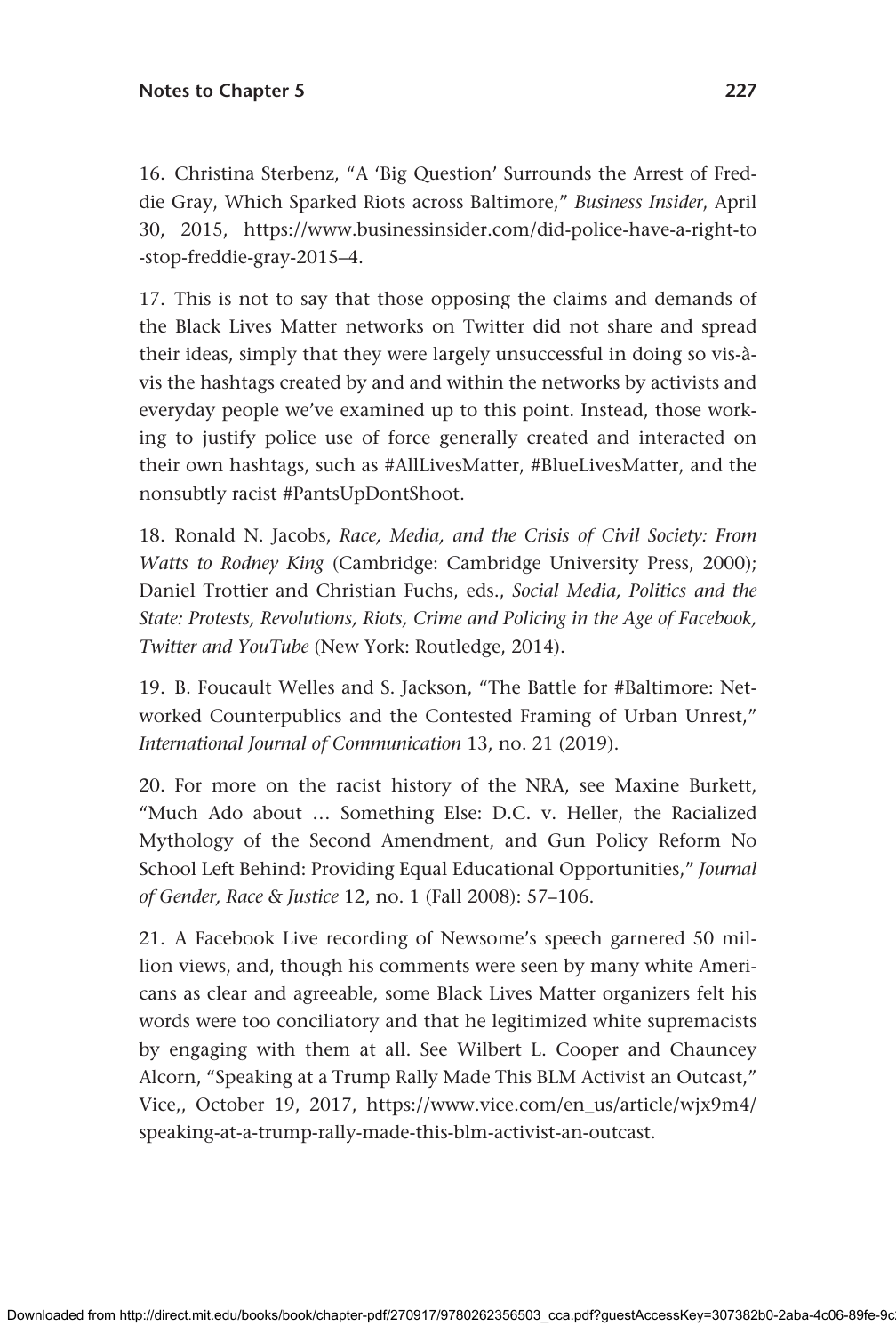22. Barbara Ransby, "Ella Taught Me: Shattering the Myth of the Leaderless Movement," [Colorlines.com,](http://Colorlines.com) June 12, 2015, [https://www.color](https://www.colorlines.com/articles/ella-taught-me-shattering-myth-leaderless-movement)[lines.com/articles/ella-taught-me-shattering-myth-leaderless](https://www.colorlines.com/articles/ella-taught-me-shattering-myth-leaderless-movement) [-movement.](https://www.colorlines.com/articles/ella-taught-me-shattering-myth-leaderless-movement)

23. Simone Browne, *Dark Matters: On the Surveillance of Blackness* (Durham, NC: Duke University Press, 2015); Associated Press, "Report: Boston Police Social Media Monitoring Targeted Muslims, Black Lives Matter Posts," February 7, 2018, [https://www.wcvb.com/article/boston](https://www.wcvb.com/article/boston-police-Black-lives-matter-racial-inequality-muslim-lives-matter-social-media/16751692) [-police-Black-lives-matter-racial-inequality-muslim-lives-matter-social](https://www.wcvb.com/article/boston-police-Black-lives-matter-racial-inequality-muslim-lives-matter-social-media/16751692) [-media/16751692](https://www.wcvb.com/article/boston-police-Black-lives-matter-racial-inequality-muslim-lives-matter-social-media/16751692).

24. Olivier Laurent, "See *TIME*'s Baltimore Cover Shot by an Aspiring Photographer," *Time*, April 30, 2015, [http://time.com/3841077/](http://time.com/3841077/baltimore-protests-riot-freddie-gray-devin-allen) [baltimore-protests-riot-freddie-gray-devin-allen.](http://time.com/3841077/baltimore-protests-riot-freddie-gray-devin-allen)

25. Bob Bryan, "'Find Something Else to Do!': Trump Continues His War of Words against NFL Players in Tweetstorm," *Business Insider*, September 23, 2017, [https://www.businessinsider.com/trump-tweets-on](https://www.businessinsider.com/trump-tweets-on-nfl-players-national-anthem-protest-2017–9) [-nfl-players-national-anthem-protest-2017–9](https://www.businessinsider.com/trump-tweets-on-nfl-players-national-anthem-protest-2017–9).

26. Nick Eilerson, "WNBA Withdraws Penalties for Players' 'Black Lives Matter' Protests," *Washington Post*, July 23, 2016, [https://www.washing](https://www.washingtonpost.com/news/early-lead/wp/2016/07/23/wnba-withdraws-penalties-for-players-Black-lives-matter-protests) [tonpost.com/news/early-lead/wp/2016/07/23/wnba-withdraws](https://www.washingtonpost.com/news/early-lead/wp/2016/07/23/wnba-withdraws-penalties-for-players-Black-lives-matter-protests) [-penalties-for-players-Black-lives-matter-protests.](https://www.washingtonpost.com/news/early-lead/wp/2016/07/23/wnba-withdraws-penalties-for-players-Black-lives-matter-protests)

27. Carma Hassan, Gregory Krieg, and Melonyce McAfee, "Police Union Calls for a Boycott of Beyoncé World Tour," CNN, February 20, 2016, [https://www.cnn.com/2016/02/19/us/beyonce-police-boycott/index](https://www.cnn.com/2016/02/19/us/beyonce-police-boycott/index.html) [.html](https://www.cnn.com/2016/02/19/us/beyonce-police-boycott/index.html).

28. Kashif Jerome Powell, "Making #BlackLivesMatter: Michael Brown, Eric Garner, and the Specters of Black Life—Toward a Hauntology of Blackness," *Cultural Studies ↔ Critical Methodologies* 16, no. 3 (June 1, 2016): 253–260, [https://doi.org/10.1177/1532708616634770.](https://doi.org/10.1177/1532708616634770)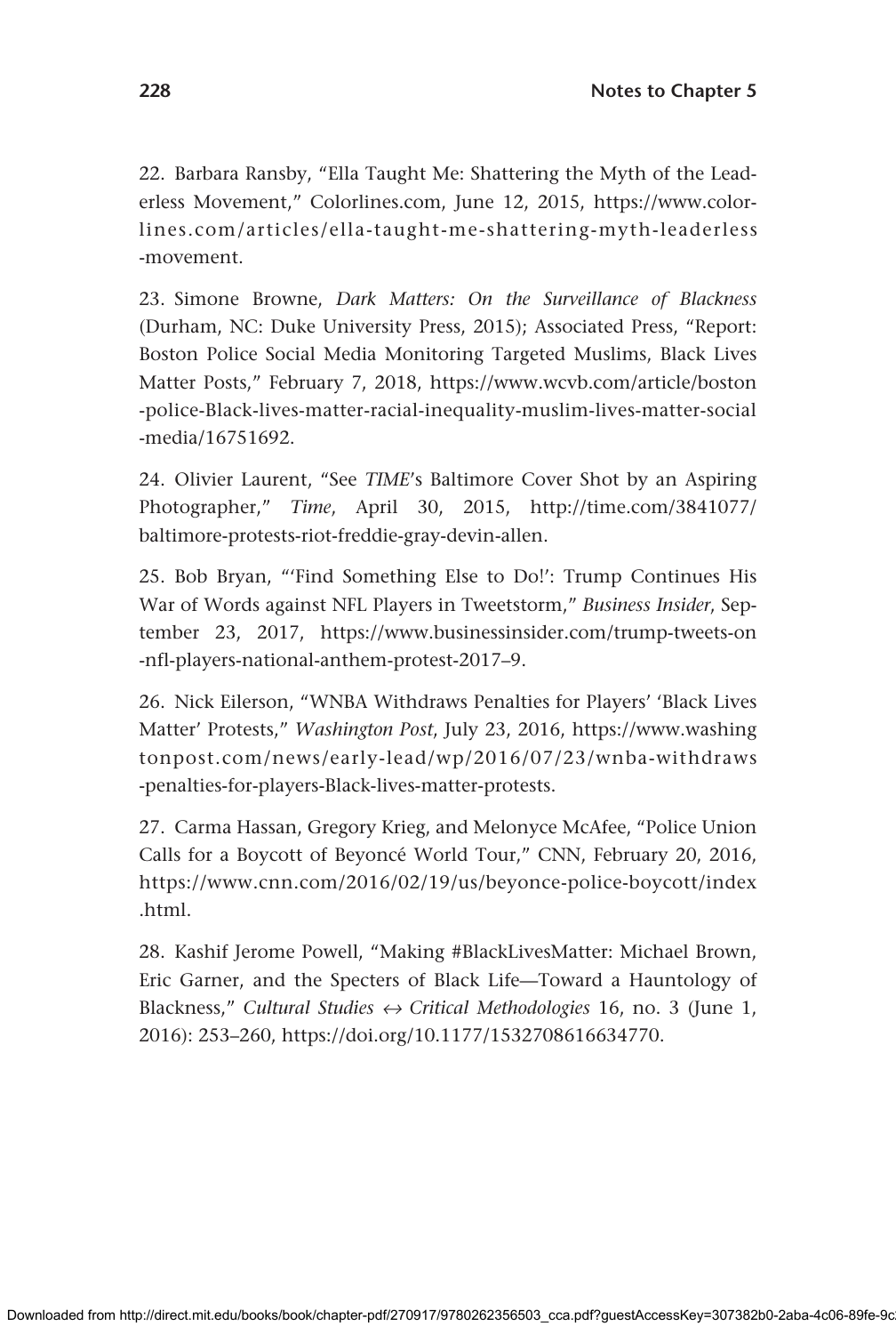# **Chapter 6: The Utility of Digital Allyship**

1. Susan Schweik, "Lomax's Matrix: Disability, Solidarity, and the Black Power of 504," *Disability Studies Quarterly* 31, no. 1 (January 24, 2011), <http://dsq-sds.org/article/view/1371>.

2. Combahee River Collective, *The Combahee River Collective Statement: Black Feminist Organizing in the Seventies and Eighties* (Latham, NY: Kitchen Table, 1986).

3. Mia McKenzie, "How to Tell the Difference between Real Solidarity and 'Ally Theater,'" BGD Blog, November 4, 2015, [https://www.bgdblog](https://www.bgdblog.org/2015/11/the-difference-between-real-solidarity-and-ally-theatre) [.org/2015/11/the-difference-between-real-solidarity-and-ally-theatre](https://www.bgdblog.org/2015/11/the-difference-between-real-solidarity-and-ally-theatre).

4. Patrick Stewart, "#[Safetypinpic.twitter.com/MGFcjx68BP](http://Safetypinpic.twitter.com/MGFcjx68BP)," tweet, @SirPatStew, November 11, 2016, [https://twitter.com/SirPatStew/status/](https://twitter.com/SirPatStew/status/797143600341585920) [797143600341585920](https://twitter.com/SirPatStew/status/797143600341585920).

5. Stephanie Buck, "During Nazi Occupation, Office Supplies Became Symbols of Resistance," Timeline, November 11, 2016, [https://timeline](https://timeline.com/safety-pin-brexit-trump-dutch-12ce84093550) [.com/safety-pin-brexit-trump-dutch-12ce84093550;](https://timeline.com/safety-pin-brexit-trump-dutch-12ce84093550) Sarfraz Manzoor, "1978, the Year Rock Found the Power to Unite," *Observer*, April 20, 2008, Music, [https://www.theguardian.com/music/2008/apr/20/popan](https://www.theguardian.com/music/2008/apr/20/popandrock.race) [drock.race](https://www.theguardian.com/music/2008/apr/20/popandrock.race).

6. Valeriya Safronova, "Safety Pins Show Support for the Vulnerable," *New York Times*, January 20, 2018, Fashion & Style, [https://www](https://www.nytimes.com/2016/11/14/fashion/safety-pin-ally-activism.html) [.nytimes.com/2016/11/14/fashion/safety-pin-ally-activism.html](https://www.nytimes.com/2016/11/14/fashion/safety-pin-ally-activism.html).

7. Tora's Spooky Shae, "'Come Peasant, Look upon My Diamond Encrusted Safety Pin and Know That You Are Safe' pic.Twitter.Com/ Ntnn3ggIJk," tweet, @BlackMajiik, November 16, 2016, [https://twitter](https://twitter.com/BlackMajiik/status/799133203676139521?ref_src=twsrc%5Etfw&ref_url=https%3A%2F%2Fwww.bustle.com%2Farticles%2F195850-how-to-wear-a-safety-pin-responsibly-as-an-ally) [.com/BlackMajiik/status/799133203676139521?ref\\_src=twsrc%5Etfw](https://twitter.com/BlackMajiik/status/799133203676139521?ref_src=twsrc%5Etfw&ref_url=https%3A%2F%2Fwww.bustle.com%2Farticles%2F195850-how-to-wear-a-safety-pin-responsibly-as-an-ally) [&ref\\_url=https%3A%2F%2Fwww.bustle.com%2Farticles%2F195850](https://twitter.com/BlackMajiik/status/799133203676139521?ref_src=twsrc%5Etfw&ref_url=https%3A%2F%2Fwww.bustle.com%2Farticles%2F195850-how-to-wear-a-safety-pin-responsibly-as-an-ally) [-how-to-wear-a-safety-pin-responsibly-as-an-ally](https://twitter.com/BlackMajiik/status/799133203676139521?ref_src=twsrc%5Etfw&ref_url=https%3A%2F%2Fwww.bustle.com%2Farticles%2F195850-how-to-wear-a-safety-pin-responsibly-as-an-ally).

8. In an attempt at intervening in this solely performative trend of allyship, Marissa Janae Johnson and Leslie Mac, two Black women, created the subscription-based Safety Pin Box as a more meaningful interven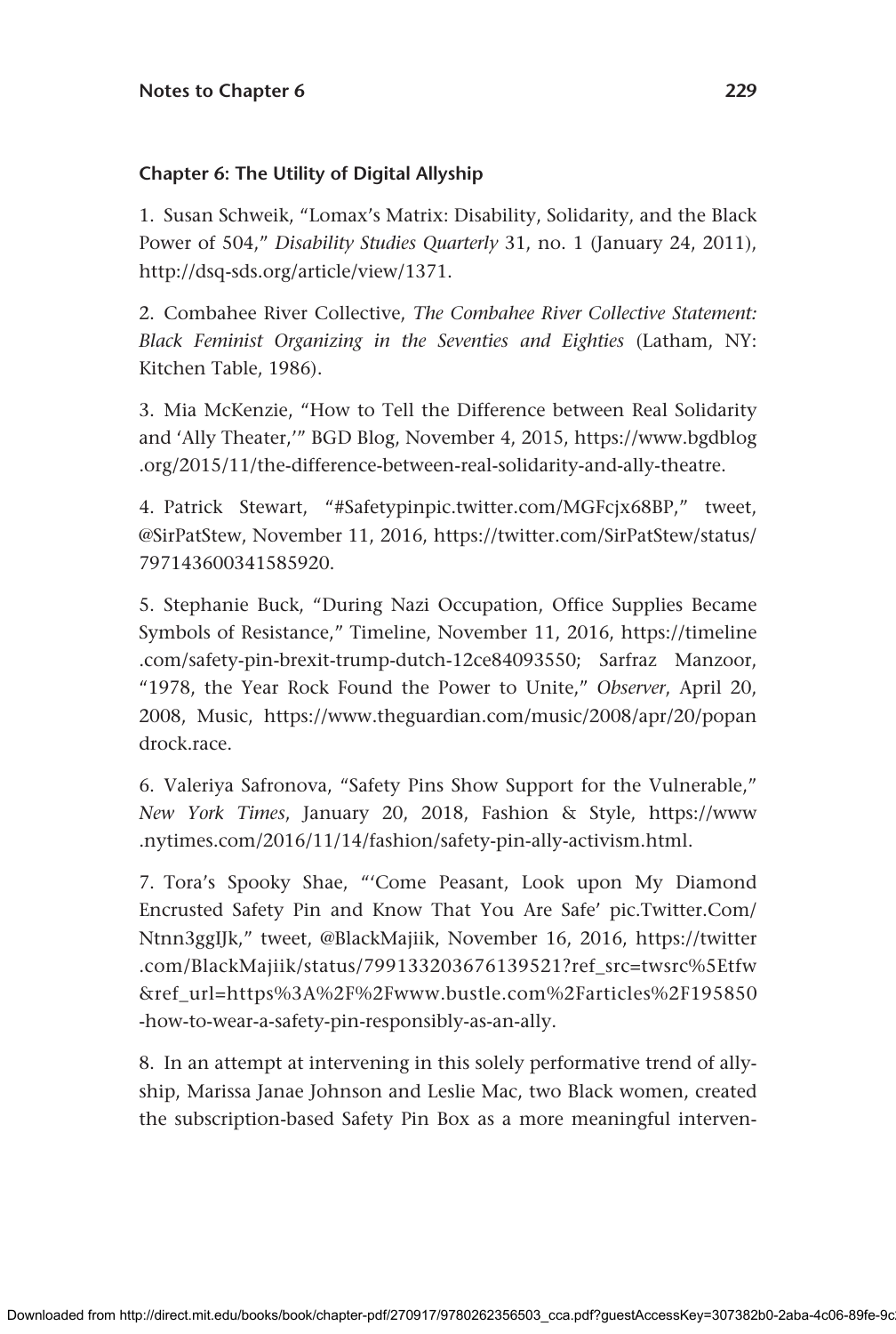tion that sends hopeful-allies readings and suggestions for targeted action they can take to dismantle white supremacy.

9. Qamar, "You Cannot Designate Yourself an Ally by Wearing a Safety Pin," *Brown Girl Magazine* (blog), *Huffington Post*, November 21, 2016, [https://www.huffingtonpost.com/brown-girl-magazine/you-cannot](https://www.huffingtonpost.com/brown-girl-magazine/you-cannot-designate-your_b_13098646.html) [-designate-your\\_b\\_13098646.html](https://www.huffingtonpost.com/brown-girl-magazine/you-cannot-designate-your_b_13098646.html).

10. Gunnar Myrdal, *An American Dilemma: The Negro Problem and Modern Democracy, Volume 1* (New Brunswick, NJ: Routledge, 1995); Cynthia Stokes Brown, William Ayers, and Therese Quinn, *Refusing Racism: White Allies and the Struggle for Civil Rights* (New York: Teachers College Press, 2002); Daniel Tatum Beverly, *"Why Are All the Black Kids Sitting Together in the Cafeteria?" and Other Conversations about Race* (New York: Basic Books, 1997).

11. David Lazer, "The Rise of the Social Algorithm," *Science* 348, no. 6239 (2015): 1090–1091; Pablo Barberá, John T. Jost, Jonathan Nagler, Joshua A. Tucker, and Richard Bonneau, "Tweeting from Left to Right: Is Online Political Communication More Than an Echo Chamber?," *Psychological Science* 26, no. 10 (October 1, 2015): 1531–1542, [https://doi](https://doi.org/10.1177/0956797615594620) [.org/10.1177/0956797615594620](https://doi.org/10.1177/0956797615594620).

12. Ana Valens, "Men Tweet #HowIWillChange after #MeToo—but It Isn't Helping," Daily Dot, October 17, 2017, [https://www.dailydot.com/](https://www.dailydot.com/irl/metoo-men-sexual-assault) [irl/metoo-men-sexual-assault.](https://www.dailydot.com/irl/metoo-men-sexual-assault)

13. We recognize that #CrimingWhileWhite and #AllMenCan are not the only hashtags created in recent years with the intention of calling allies to action. However, these hashtags were the most used ally hashtags during the period of our data collection. While we hoped to focus on organic allyship, for this chapter, only #CrimingWhileWhite ultimately met this expectation. Unlike #CrimingWhileWhite and the other hashtags examined in this book and chapter, which were created spontaneously by members of the networks we analyze, the most circulated examples of digital allyship by men on behalf of women, including #AllMenCan, were started by organizations or women hoping to encourage men to play a more active role in digital feminism.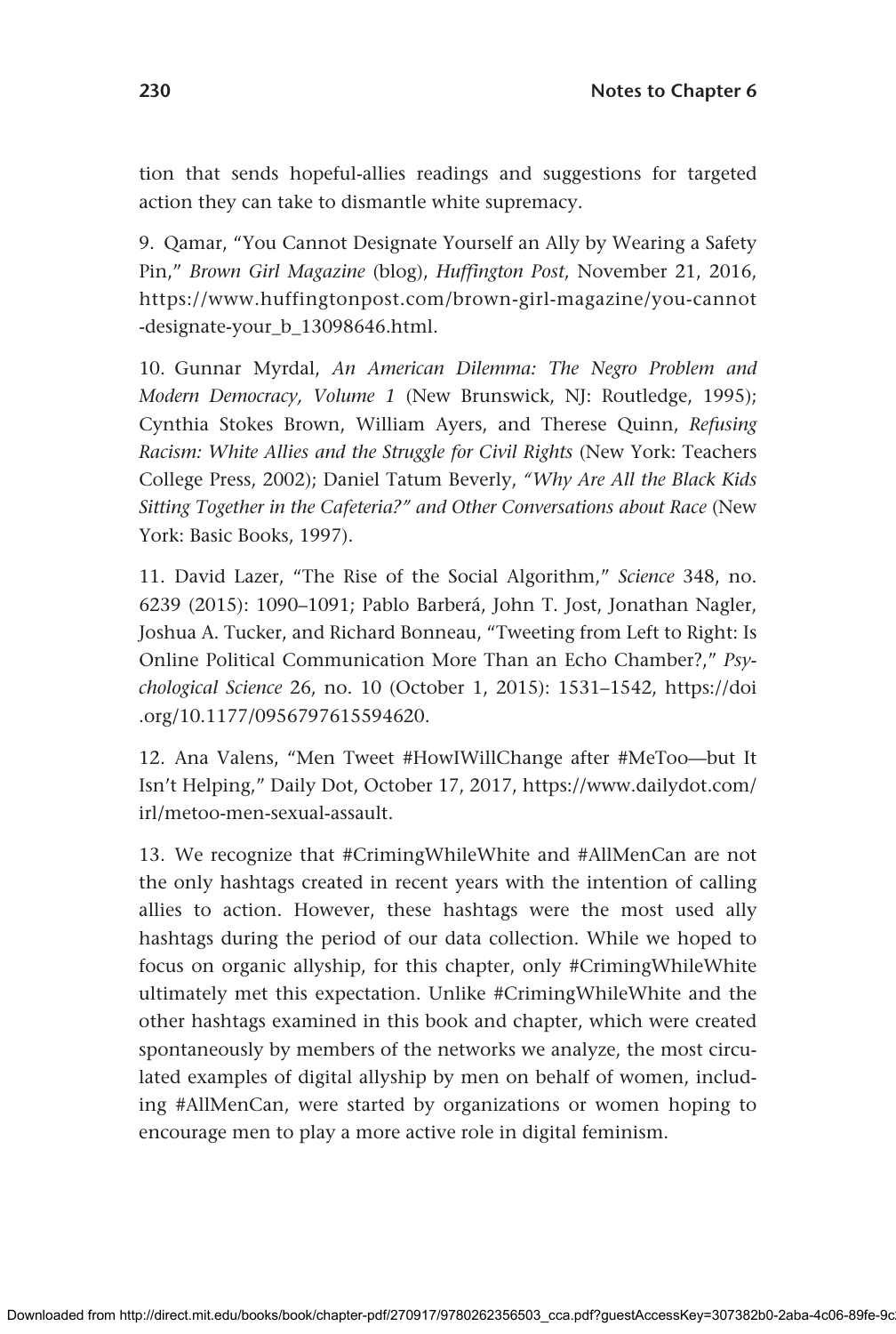14. Elizabeth Plank, "35 Men Show Us What Real Men's Activists Look Like," PolicyMic, May 29, 2014, [https://mic.com/articles/90079/35-men](https://mic.com/articles/90079/35-men-show-us-what-real-men-s-activists-look-like) [-show-us-what-real-men-s-activists-look-like.](https://mic.com/articles/90079/35-men-show-us-what-real-men-s-activists-look-like)

15. Phillip Atiba Goff, Tracey Lloyd, Amanda Geller, Steven Raphael, and Jack Glaser, "The Science of Justice: Race, Arrests, and Police Use of Force," Center for Policing Equity, [PolicingEquity.org](http://PolicingEquity.org), July 8, 2016, [http://policingequity.org/wp-content/uploads/2016/07/CPE\\_SoJ\\_Race](http://policingequity.org/wp-content/uploads/2016/07/CPE_SoJ_Race-Arrests-UoF_2016-07-08-1130.pdf) [-Arrests-UoF\\_2016-07-08-1130.pdf;](http://policingequity.org/wp-content/uploads/2016/07/CPE_SoJ_Race-Arrests-UoF_2016-07-08-1130.pdf) Beverly Daniel Tatum, "Teaching White Students about Racism: The Search for White Allies and the Restoration of Hope," *Teachers College Record* 95, no. 4 (1994): 462–476.

16. Marc A. Smith et al., "Mapping Twitter Topic Networks: From Polarized Crowds to Community Clusters," Pew Research Center: Internet, Science & Tech (blog), February 20, 2014, [http://www.pewinternet](http://www.pewinternet.org/2014/02/20/mapping-twitter-topic-networks-from-polarized-crowds-to-community-clusters) [.org/2014/02/20/mapping-twitter-topic-networks-from-polarized-crowds](http://www.pewinternet.org/2014/02/20/mapping-twitter-topic-networks-from-polarized-crowds-to-community-clusters) [-to-community-clusters.](http://www.pewinternet.org/2014/02/20/mapping-twitter-topic-networks-from-polarized-crowds-to-community-clusters)

17. Sharad Goel, Duncan J. Watts, and Daniel G. Goldstein, "The Structure of Online Diffusion Networks," in *Proceedings of the 13th ACM Conference on Electronic Commerce*, Valencia, June 4–8, 2012 (New York: ACM, 2012), 623–638, [https://doi.org/10.1145/2229012.2229058.](https://doi.org/10.1145/2229012.2229058)

18. Sharad Goel, Ashton Anderson, Jake Hofman, and Duncan J. Watts, "The Structural Virality of Online Diffusion," *Management Science* 62, no. 1 (July 22, 2015): 180–196, [https://doi.org/10.1287/mnsc.2015.2158.](https://doi.org/10.1287/mnsc.2015.2158)

19. Clayton A. Davis, Giovanni Luca Ciampaglia, Luca Maria Aiello, Keychul Chung, Michael D. Conover, Emilio Ferrara, Alessandro Flammini, et al., "OSoMe: The IUNI Observatory on Social Media," *PeerJ Computer Science* 2 (October 3, 2016): e87, [https://doi.org/10.7717/](https://doi.org/10.7717/peerj-cs.87) [peerj-cs.87](https://doi.org/10.7717/peerj-cs.87).

20. Gail C. Christopher, "Meta-Analysis of Recent Polling Data on the Impact of Racism on American Society Today," W. K. Kellogg Foundation, 2016, [https://www.wkkf.org:443/resource-directory/resource/2016/](https://www.wkkf.org:443/resource-directory/resource/2016/01/meta-analysis-of-recent-polling-data-on-the-impact-of-racism-on-american-society-today) [01/meta-analysis-of-recent-polling-data-on-the-impact-of-racism-on](https://www.wkkf.org:443/resource-directory/resource/2016/01/meta-analysis-of-recent-polling-data-on-the-impact-of-racism-on-american-society-today) [-american-society-today.](https://www.wkkf.org:443/resource-directory/resource/2016/01/meta-analysis-of-recent-polling-data-on-the-impact-of-racism-on-american-society-today)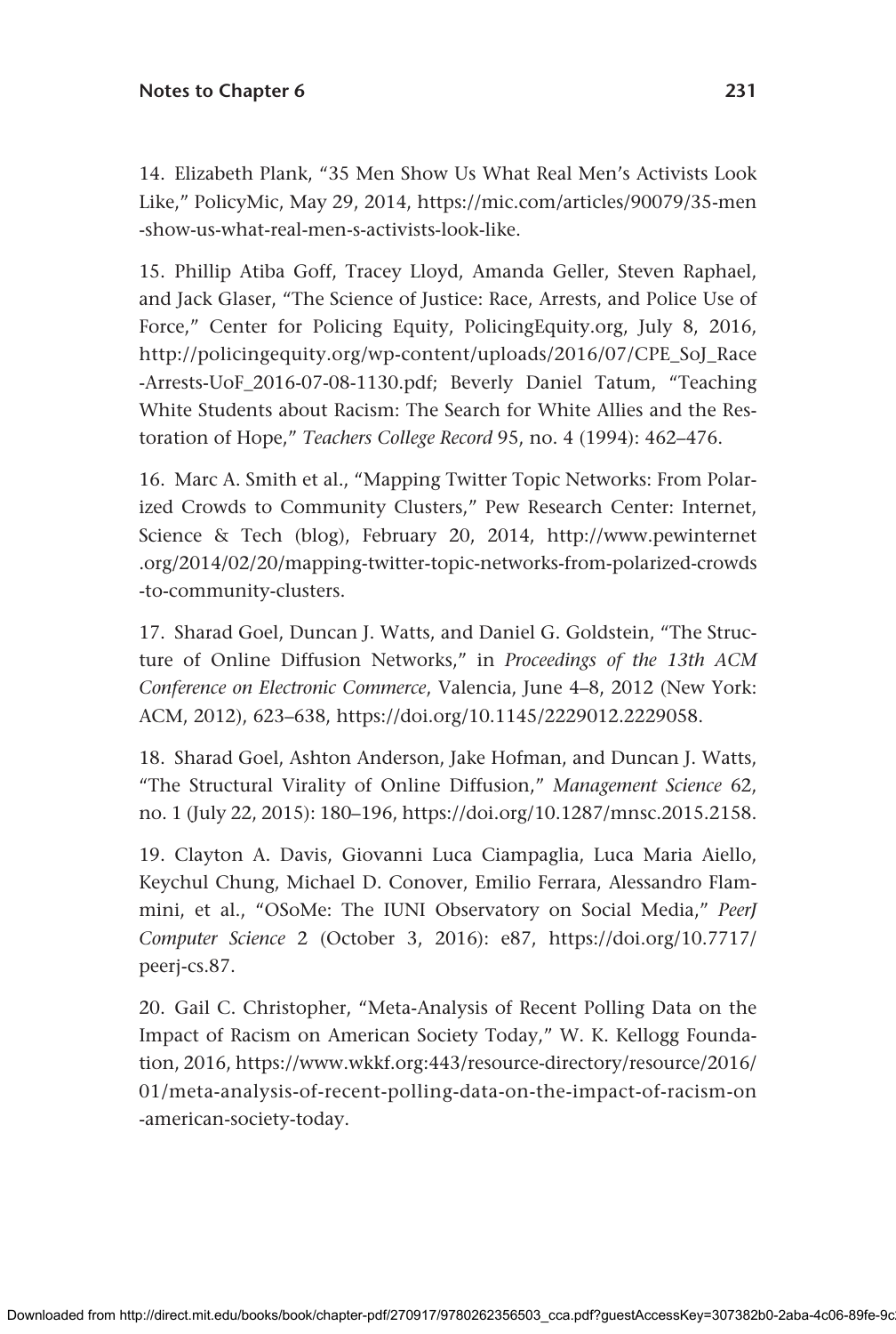21. Brown, Ayers, and Quinn, *Refusing Racism*; Drick Boyd, *White Allies in the Struggle for Racial Justice*, with a foreword by C. T. Vivian (Maryknoll, NY: Orbis Books, 2015).

22. Jessica Dickerson, "#CrimingWhileWhite Explodes on Twitter Following Eric Garner Decision," *Huffington Post*, December 4, 2014, Black Voices, [https://www.huffingtonpost.com/2014/12/03/criming-while](https://www.huffingtonpost.com/2014/12/03/criming-while-white-hashtag_n_6265480.html) [-white-hashtag\\_n\\_6265480.html](https://www.huffingtonpost.com/2014/12/03/criming-while-white-hashtag_n_6265480.html); Wilfred Chan, "#CrimingWhileWhite, #ICantBreathe Dominate Twitter Talk in Eric Garner Case," CNN, December 4, 2014, [http://www.cnn.com/2014/12/04/us/criming-while-white](http://www.cnn.com/2014/12/04/us/criming-while-white-hashtag/index.html) [-hashtag/index.html;](http://www.cnn.com/2014/12/04/us/criming-while-white-hashtag/index.html) Zachary Goldfarb, "#Crimingwhilewhite: White People Are Confessing on Twitter to Crimes They Got Away With," *Washington Post*, December 4, 2014, [https://www.washingtonpost.com/](https://www.washingtonpost.com/news/wonk/wp/2014/12/04/crimingwhilewhite-white-people-are-confessing-on-twitter-to-crimes-they-got-away-with) [news/wonk/wp/2014/12/04/crimingwhilewhite-white-people-are](https://www.washingtonpost.com/news/wonk/wp/2014/12/04/crimingwhilewhite-white-people-are-confessing-on-twitter-to-crimes-they-got-away-with) [-confessing-on-twitter-to-crimes-they-got-away-with](https://www.washingtonpost.com/news/wonk/wp/2014/12/04/crimingwhilewhite-white-people-are-confessing-on-twitter-to-crimes-they-got-away-with); Durando, "#Crimingwhilewhite Puts Focus on Police and Race," *USA Today*, December 3, 2014, [https://www.usatoday.com/story/news/nation-now/2014/12/03/](https://www.usatoday.com/story/news/nation-now/2014/12/03/criming-while-white-twitter-/19866725) [criming-while-white-twitter-/19866725.](https://www.usatoday.com/story/news/nation-now/2014/12/03/criming-while-white-twitter-/19866725)

### **Conclusion**

1. Sasha Costanza-Chock, *Out of the Shadows, Into the Streets! Transmedia Organizing and the Immigrant Rights Movement* (Cambridge, MA: MIT Press, 2014).

2. Stephen Harrington, Tim Highfield, and Axel Bruns, "More Than a Backchannel: Twitter and Television," *Audience Interactivity and Participation* 10, no. 1 (2012): 13–17.

3. Audrey Carlsen, Maya Salam, Claire Cain Miller, Denise Lu, Ash Ngu, Jugal K. Patel, and Zach Wichter, "#MeToo Brought Down 201 Powerful Men. Nearly Half of Their Replacements Are Women.," *New York Times*, October 23, 2018, [https://www.nytimes.com/interactive/2018/10/23/](https://www.nytimes.com/interactive/2018/10/23/us/metoo-replacements.html) [us/metoo-replacements.html](https://www.nytimes.com/interactive/2018/10/23/us/metoo-replacements.html).

4. Aisha Harris, "She Founded Me Too. Now She Wants to Move Past the Trauma," *New York Times*, October 15, 2018, [https://www.nytimes](https://www.nytimes.com/2018/10/15/arts/tarana-burke-metoo-anniversary.html) [.com/2018/10/15/arts/tarana-burke-metoo-anniversary.html.](https://www.nytimes.com/2018/10/15/arts/tarana-burke-metoo-anniversary.html)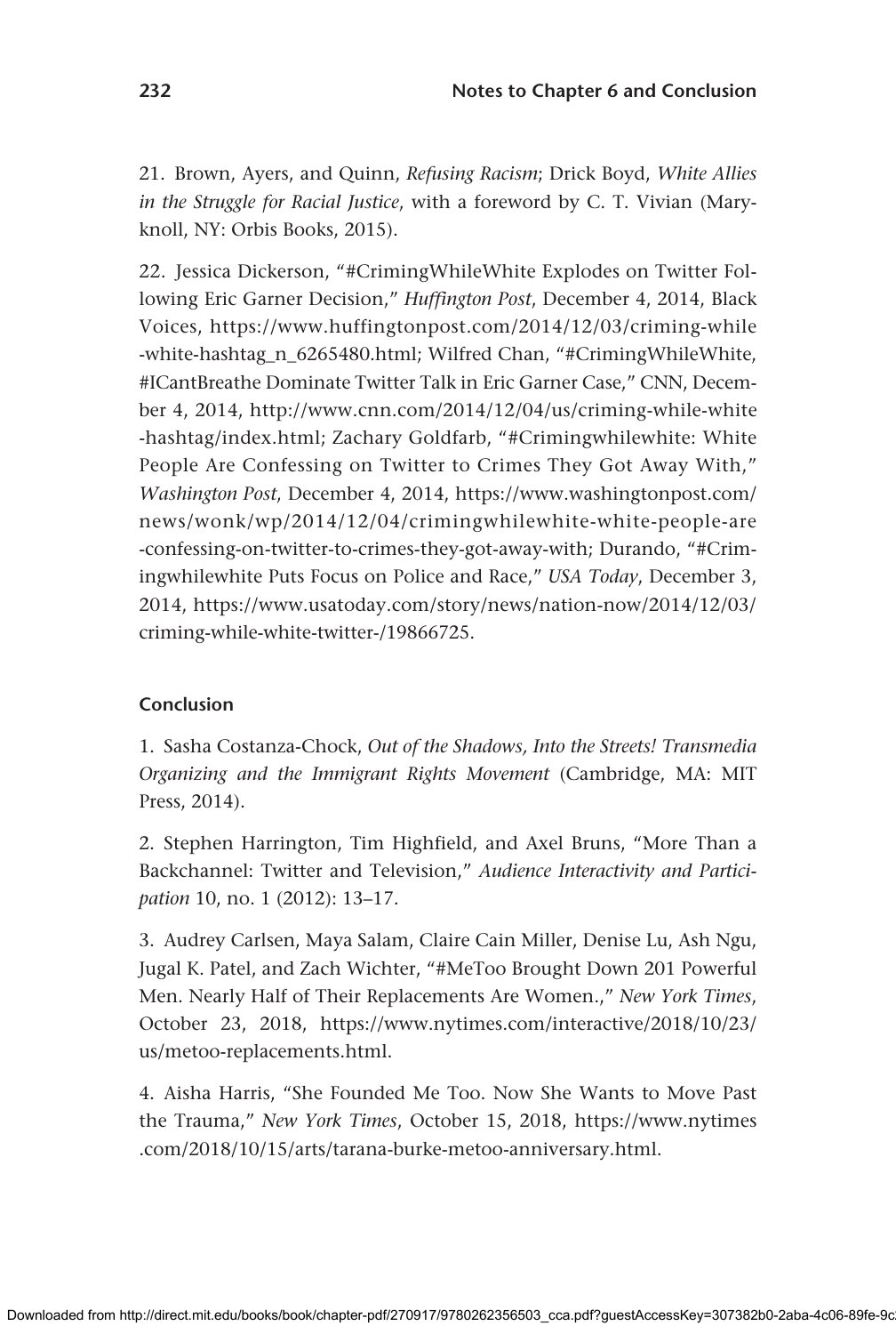#### **Notes to Conclusion 233**

5. Jem Aswad Halperin Shirley, Jem Aswad, and Shirley Halperin, "R. Kelly Dropped by Sony Music," *Variety*, January 18, 2019, [https://variety](https://variety.com/2019/biz/news/r-kelly-dropped-sony-music-1203106180) [.com/2019/biz/news/r-kelly-dropped-sony-music-1203106180](https://variety.com/2019/biz/news/r-kelly-dropped-sony-music-1203106180).

6. Steve Greene, "WGA Awards 2019: Nominees Are Haunting of Hill House, Atlanta, Barry," IndieWire, December 6, 2018, [https://www](https://www.indiewire.com/2018/12/wga-awards-2019-tv-nominees-haunting-of-hill-house-atlanta-barry-1202026046) [.indiewire.com/2018/12/wga-awards-2019-tv-nominees-haunting](https://www.indiewire.com/2018/12/wga-awards-2019-tv-nominees-haunting-of-hill-house-atlanta-barry-1202026046) [-of-hill-house-atlanta-barry-1202026046.](https://www.indiewire.com/2018/12/wga-awards-2019-tv-nominees-haunting-of-hill-house-atlanta-barry-1202026046)

7. Kendall Fisher, "How Jessica Chastain Fought to Get Octavia Spencer Equal Pay," E! Online, January 25, 2018, [https://www.eonline.com/](https://www.eonline.com/news/909035/how-jessica-chastain-fought-to-get-octavia-spencer-equal-pay) [news/909035/how-jessica-chastain-fought-to-get-octavia-spencer-equal](https://www.eonline.com/news/909035/how-jessica-chastain-fought-to-get-octavia-spencer-equal-pay) [-pay;](https://www.eonline.com/news/909035/how-jessica-chastain-fought-to-get-octavia-spencer-equal-pay) Maiysha Kai, "This Is How You Use Your Privilege: How Jessica Chastain Helped Octavia Spencer Earn Her Worth," Glow Up, January 25, 2018, [https://theglowup.theroot.com/this-is-how-you-use-your-pri](https://theglowup.theroot.com/this-is-how-you-use-your-privilege-how-jessica-chastai-1822407114) [vilege-how-jessica-chastai-1822407114](https://theglowup.theroot.com/this-is-how-you-use-your-privilege-how-jessica-chastai-1822407114).

8. Tarleton Gillespie, *Custodians of the Internet: Platforms, Content Moderation, and the Hidden Decisions That Shape Social Media* (New Haven, CT: Yale University Press, 2018).

9. Joy Buolamwini and Timnit Gebru, "Gender Shades: Intersectional Accuracy Disparities in Commercial Gender Classification," in "Proceedings of the First Conference on Fairness, Accountability and Transparency," special issue, *Proceedings of Machine Learning Research* 21 (2018): 77–91, <http://proceedings.mlr.press/v81/buolamwini18a.html>.

10. Ashley Feinberg, "Jack Dorsey Has No Clue What He Wants," *Huffington Post*, January 17, 2019, Tech, [https://www.huffingtonpost.com/](https://www.huffingtonpost.com/entry/jack-dorsey-twitter-interview_us_5c3e2601e4b01c93e00e2a00) [entry/jack-dorsey-twitter-interview\\_us\\_5c3e2601e4b01c93e00e2a00.](https://www.huffingtonpost.com/entry/jack-dorsey-twitter-interview_us_5c3e2601e4b01c93e00e2a00)

11. Tarleton Gillespie, "Can an Algorithm Be Wrong? Twitter Trends, the Specter of Censorship, and Our Faith in the Algorithms around Us," Social Media Collective, October 9, 2011, [https://socialmediacollective](https://socialmediacollective.org/2011/10/19/can-an-algorithm-be-wrong) [.org/2011/10/19/can-an-algorithm-be-wrong](https://socialmediacollective.org/2011/10/19/can-an-algorithm-be-wrong).

12. Biz Stone, "Down Time Rescheduled," Twitter (blog), June 15, 2009, [https://blog.twitter.com/en\\_us/a/2009/down-time-rescheduled.html](https://blog.twitter.com/en_us/a/2009/down-time-rescheduled.html).

13. Alice E. Marwick and Rebecca Lewis, "Media Manipulation and Disinformation Online," Data and Society Institute, accessed November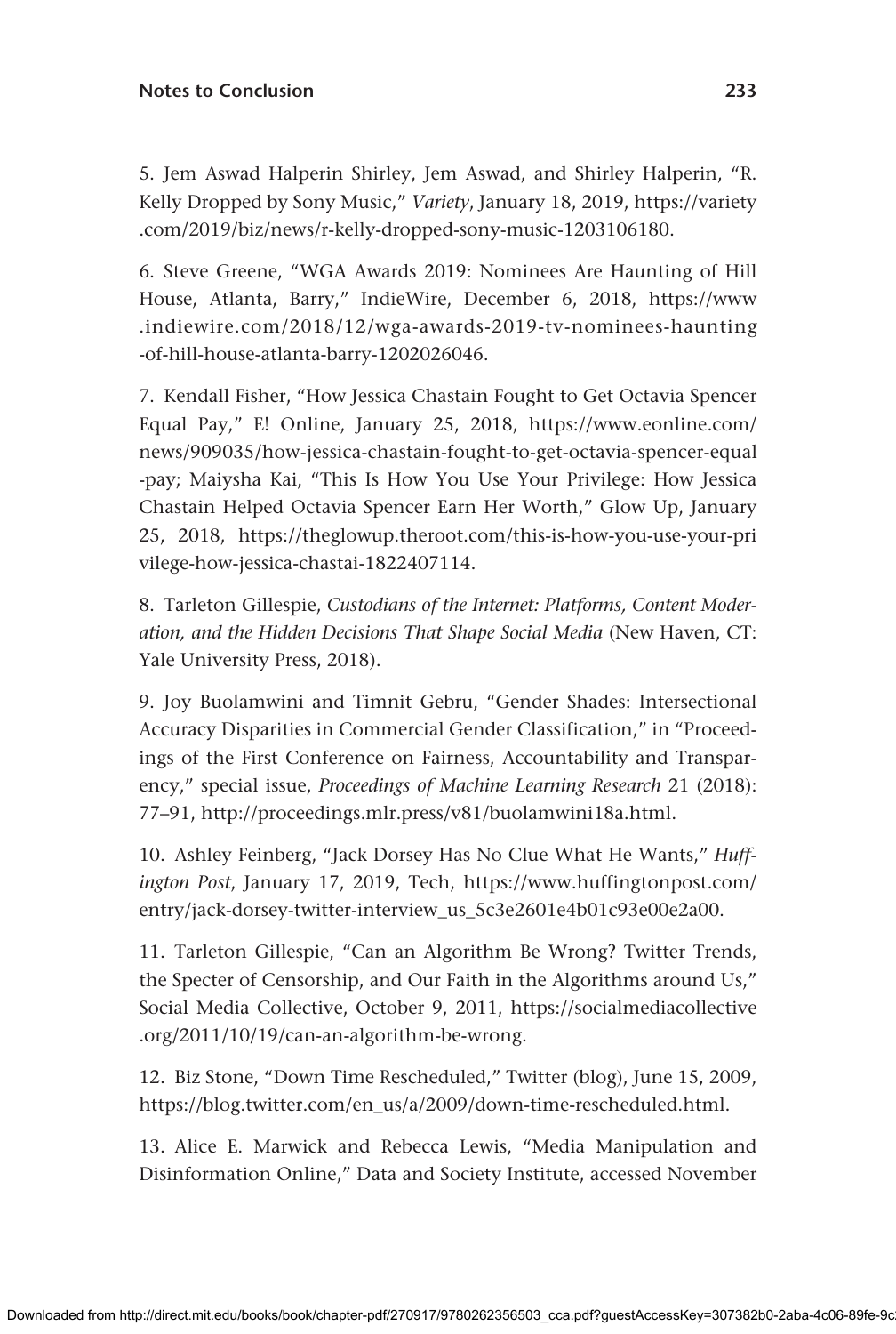15, 2018, [https://datasociety.net/output/media-manipulation-and-dis](https://datasociety.net/output/media-manipulation-and-disinfo-online) [info-online.](https://datasociety.net/output/media-manipulation-and-disinfo-online)

14. Jessie Daniels, "Twitter and White Supremacy, A Love Story," *Dame Magazine*, October 19, 2017, [https://www.damemagazine.com/2017/10/](https://www.damemagazine.com/2017/10/19/twitter-and-white-supremacy-love-story) [19/twitter-and-white-supremacy-love-story](https://www.damemagazine.com/2017/10/19/twitter-and-white-supremacy-love-story).

15. Zoe Quinn, *Crash Override: How Gamergate (Nearly) Destroyed My Life, and How We Can Win the Fight Against Online Hate* (New York: Public-Affairs, 2017).

16. Ariadna Matamoros-Fernández, "Platformed Racism: The Mediation and Circulation of an Australian Race-Based Controversy on Twitter, Facebook and YouTube," *Information, Communication & Society* 20, no. 6 (June 3, 2017): 930–946, [https://doi.org/10.1080/1369118X.2017](https://doi.org/10.1080/1369118X.2017.1293130) [.1293130](https://doi.org/10.1080/1369118X.2017.1293130).

17. Jessica Guynn, "Twitter Users Are Diverse but Not Its Staff," *USA Today*, January 19, 2017, [https://www.usatoday.com/story/tech/news/](https://www.usatoday.com/story/tech/news/2017/01/19/twitter-diversity-2016/96749454) [2017/01/19/twitter-diversity-2016/96749454.](https://www.usatoday.com/story/tech/news/2017/01/19/twitter-diversity-2016/96749454)

18. Emily Dreyfuss, "Twitter Is Indeed Toxic for Women, Amnesty Report Says," *Wired*, December 18, 2018, [https://www.wired.com/story/](https://www.wired.com/story/amnesty-report-twitter-abuse-women) [amnesty-report-twitter-abuse-women.](https://www.wired.com/story/amnesty-report-twitter-abuse-women)

19. Amanda Hess, "On Twitter, a Battle among Political Bots," *New York Times*, December 14, 2016, Arts, [https://www.nytimes.com/2016/12/14/](https://www.nytimes.com/2016/12/14/arts/on-twitter-a-battle-among-political-bots.html) [arts/on-twitter-a-battle-among-political-bots.html](https://www.nytimes.com/2016/12/14/arts/on-twitter-a-battle-among-political-bots.html).

20. Anthony Cutherbertson, "Seth Rogen Spoke with the Boss of Twitter about Nazis—and It Didn't Go Well," *Independent*, July 4, 2018, [https://www.independent.co.uk/life-style/gadgets-and-tech/news/seth](https://www.independent.co.uk/life-style/gadgets-and-tech/news/seth-rogen-twitter-jack-dorsey-white-supremacists-nazis-online-abuse-a8430586.html)[rogen-twitter-jack-dorsey-white-supremacists-nazis-online-abuse](https://www.independent.co.uk/life-style/gadgets-and-tech/news/seth-rogen-twitter-jack-dorsey-white-supremacists-nazis-online-abuse-a8430586.html) [-a8430586.html](https://www.independent.co.uk/life-style/gadgets-and-tech/news/seth-rogen-twitter-jack-dorsey-white-supremacists-nazis-online-abuse-a8430586.html).

21. Todd Haselton, "Twitter's CEO Admitted the Platform Is Broken and Is Asking for Help," CNBC, March 1, 2018, [https://www.cnbc](https://www.cnbc.com/2018/03/01/twitters-ceo-admitted-the-platform-is-broken-and-is-asking-for-help.html) [.com/2018/03/01/twitters-ceo-admitted-the-platform-is-broken-and-is](https://www.cnbc.com/2018/03/01/twitters-ceo-admitted-the-platform-is-broken-and-is-asking-for-help.html) [-asking-for-help.html](https://www.cnbc.com/2018/03/01/twitters-ceo-admitted-the-platform-is-broken-and-is-asking-for-help.html).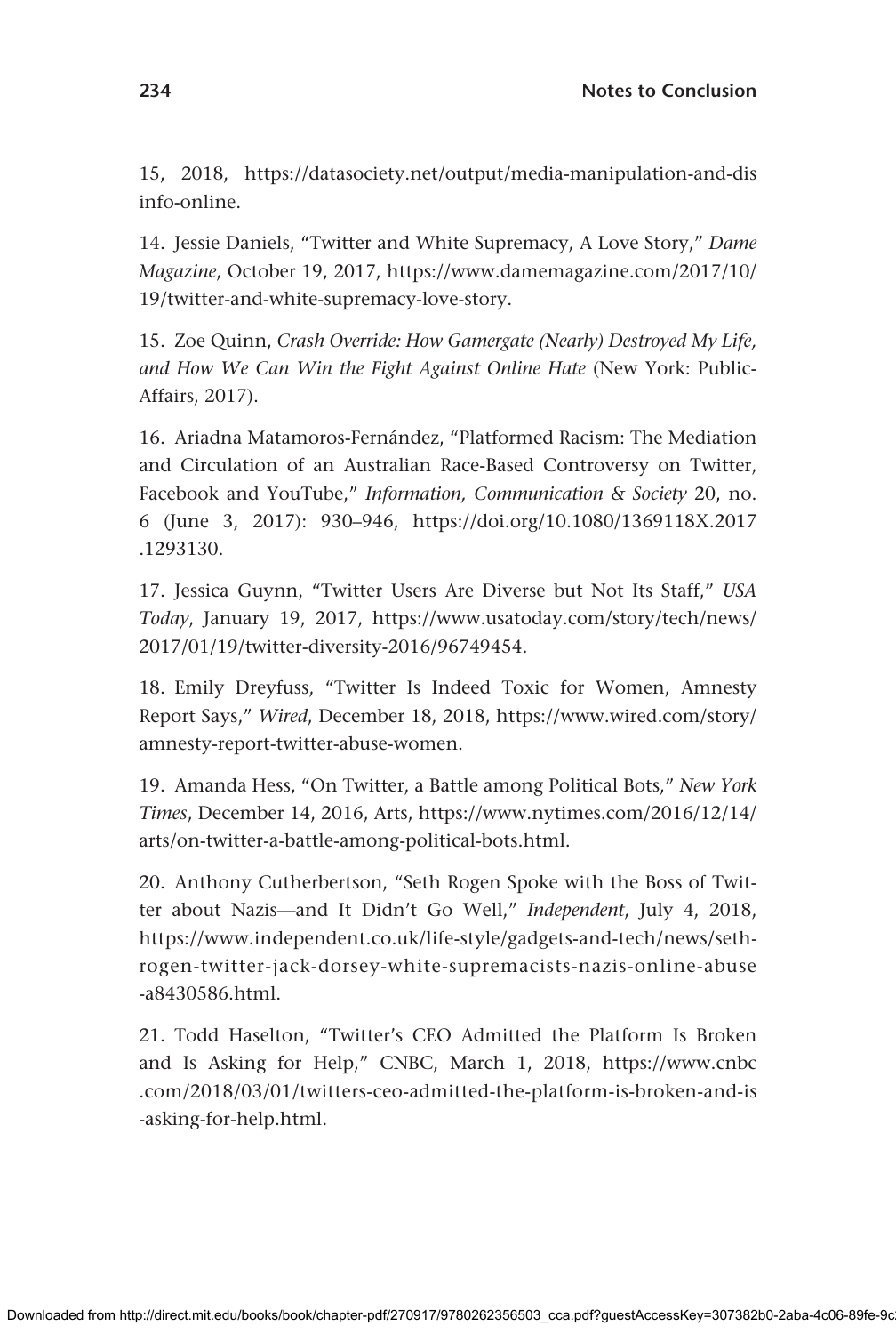#### **Notes to Conclusion 235**

22. "Data For Black Lives," accessed January 18, 2019, [https://d4bl.type](https://d4bl.typeform.com/to/wg6agF) [form.com/to/wg6agF](https://d4bl.typeform.com/to/wg6agF).

23. Julie Uldam, "Corporate Management of Visibility and the Fantasy of the Post-Political: Social Media and Surveillance," *New Media & Society* 18, no. 2 (February 1, 2016): 201–219, [https://doi.org/10.1177/1461](https://doi.org/10.1177/1461444814541526) [444814541526.](https://doi.org/10.1177/1461444814541526)

24. Jeffrey S. Juris, "The New Digital Media and Activist Networking within Anti–Corporate Globalization Movements," *Annals of the American Academy of Political and Social Science* 597, no. 1 (January 1, 2005): 189–208,<https://doi.org/10.1177/0002716204270338>.

25. Simone Browne, *Dark Matters: On the Surveillance of Blackness* (Durham, NC: Duke University Press, 2015).

26. Clint Confehr, "Metro Police Monitoring Social Media," *Tennessee Tribune*, January 3, 2019, [https://tntribune.com/community/local/nash](https://tntribune.com/community/local/nashville/metro-police-monitoring-social-media) [ville/metro-police-monitoring-social-media](https://tntribune.com/community/local/nashville/metro-police-monitoring-social-media).

27. Stephen Davis, "Police Monitored Black Lives Matter Toronto Protesters in 2016, Documents Show," *CBC News,* May 3, 2018, [https://](https://www.cbc.ca/news/canada/toronto/police-monitored-Black-lives-matter-toronto-protesters-in-2016-documents-show-1.4645628) [www.cbc.ca/news/canada/toronto/police-monitored-Black-lives-matter](https://www.cbc.ca/news/canada/toronto/police-monitored-Black-lives-matter-toronto-protesters-in-2016-documents-show-1.4645628) [-toronto-protesters-in-2016-documents-show-1.4645628](https://www.cbc.ca/news/canada/toronto/police-monitored-Black-lives-matter-toronto-protesters-in-2016-documents-show-1.4645628); Sarah Betancourt, "Massachusetts Police Tweet Lets Slip Scale of Leftwing Surveillance," *The Guardian*, September 15, 2018, [https://www.theguardian](https://www.theguardian.com/us-news/2018/sep/15/massachusetts-police-tweet-leftwing-surveillance-boston) [.com/us-news/2018/sep/15/massachusetts-police-tweet-leftwing](https://www.theguardian.com/us-news/2018/sep/15/massachusetts-police-tweet-leftwing-surveillance-boston) [-surveillance-boston.](https://www.theguardian.com/us-news/2018/sep/15/massachusetts-police-tweet-leftwing-surveillance-boston)

28. Merrit Kennedy, "More Than 1 Million 'Check In' On Facebook to Support the Standing Rock Sioux," NPR.Org, November 1, 2016, [https://](https://www.npr.org/sections/thetwo-way/2016/11/01/500268879/more-than-a-million-check-in-on-facebook-to-support-the-standing-rock-sioux) [www.npr.org/sections/thetwo-way/2016/11/01/500268879/more](https://www.npr.org/sections/thetwo-way/2016/11/01/500268879/more-than-a-million-check-in-on-facebook-to-support-the-standing-rock-sioux) [-than-a-million-check-in-on-facebook-to-support-the-standing-rock](https://www.npr.org/sections/thetwo-way/2016/11/01/500268879/more-than-a-million-check-in-on-facebook-to-support-the-standing-rock-sioux) [-sioux.](https://www.npr.org/sections/thetwo-way/2016/11/01/500268879/more-than-a-million-check-in-on-facebook-to-support-the-standing-rock-sioux)

29. Julia Angwin, "Facebook's Secret Censorship Rules Protect White Men from Hate Speech but Not Black Children," ProPublica, June 28, 2017, [https://www.propublica.org/article/facebook-hate-speech-censor](https://www.propublica.org/article/facebook-hate-speech-censorship-internal-documents-algorithms) [ship-internal-documents-algorithms](https://www.propublica.org/article/facebook-hate-speech-censorship-internal-documents-algorithms).